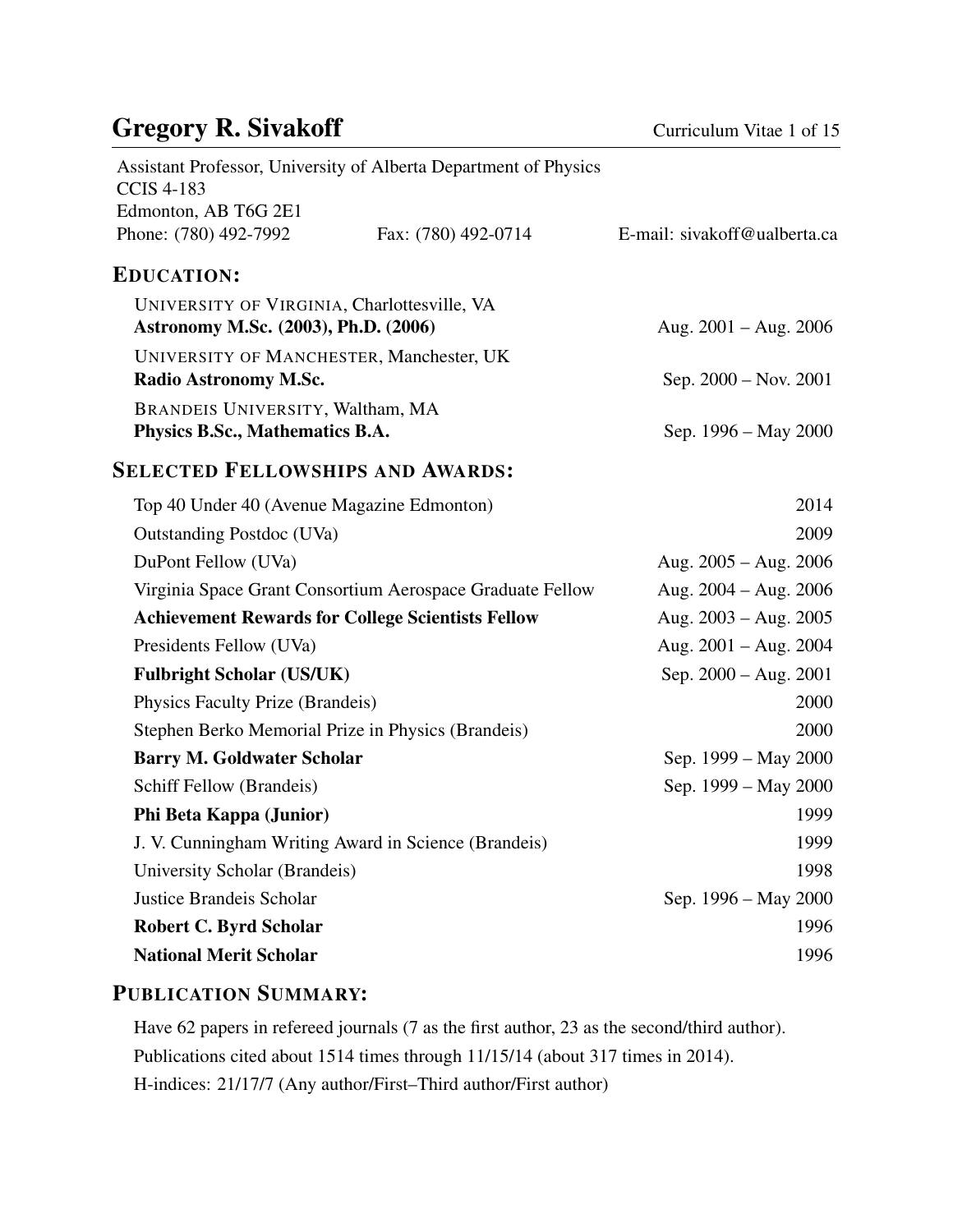#### ASTRONOMICAL RESEARCH:

UNIVERSITY OF ALBERTA DEPARTMENT OF PHYSICS, Edmonton, AB

Assistant Professor **April 2011** – Present

- Graduated 3 Masters students; Supervised 3 graduate, 8 undergraduate & 1 high school student; Co-supervised 2 graduate, 3 undergraduate & 1 high school student.
- The Accretion Disk Relativistic Jet Connection: Probing accretion disc physics, jet launching, and their potential role in galaxy feedback and evolution through coordinated multi-wavelength studies of transient Galactic X-ray binaries.
- Finding Black Holes: Applying the fundamental plane of black hole activity to search for stellar-mass, intermediate-mass, and supermassive black holes.
- Galactic Compact Objects: Multi-wavelength studies of X-ray sources in Galactic globular clusters and Gamma-ray detected pulsars.
- X-ray Content of Galaxies: Concentrating on the origin of low-mass X-ray binaries, their variability, and connection to globular clusters.

UNIVERSITY OF VIRGINIA DEPARTMENT OF ASTRONOMY, Charlottesville, VA

#### Research Associate (Postdoc) Sep. 2008 – Mar. 2011

- X-ray Content of Early-Type Galaxies: Concentrating on the origin of low-mass X-ray binaries, their variability, and connection to globular clusters.
- Galactic Compact Objects: Multi-wavelength studies of transient X-ray binaries, X-ray sources in Galactic globular clusters, and Gamma-ray detected pulsars.
- AGN in Galaxy Clusters: Characterizing AGN content with Chandra X-ray and MDM optical observations.
- Quasar Properties: Comparing properties (e.g., masses, Eddington ratios) for various subsamples in the SDSS quasar catalogs.

THE OHIO STATE UNIVERSITY DEPARTMENT OF ASTRONOMY, Columbus, OH Postdoctoral Researcher Sep. 2006 – Sep. 2008

- AGN in Galaxy Clusters: Characterizing AGN content with Chandra observations.
- X-ray Content of Early-Type Galaxies: Concentrating on the origin of low-mass X-ray binaries, their variability, and connection to globular clusters.
- Broad Absorption Line Quasars: Multiple wavelength comparison of broad absorption line detection using SDSS/2MASS/FIRST.

UNIVERSITY OF VIRGINIA DEPARTMENT OF ASTRONOMY, Charlottesville, VA

Fellowship Supported Graduate Student Aug. 2001 – Aug. 2006

- Chandra Observations of Early-Type Galaxies: Examined the point source population, predominantly low mass X-ray binaries, and diffuse gas, concentrating on luminosity functions, spectral properties, variability, and spatial profiles. Compared low mass X-ray binary and globular cluster populations.
- Galaxy Distribution in 2MASS: Examined gravitational quasi-equilibrium distribution and distribution near X-ray selected clusters.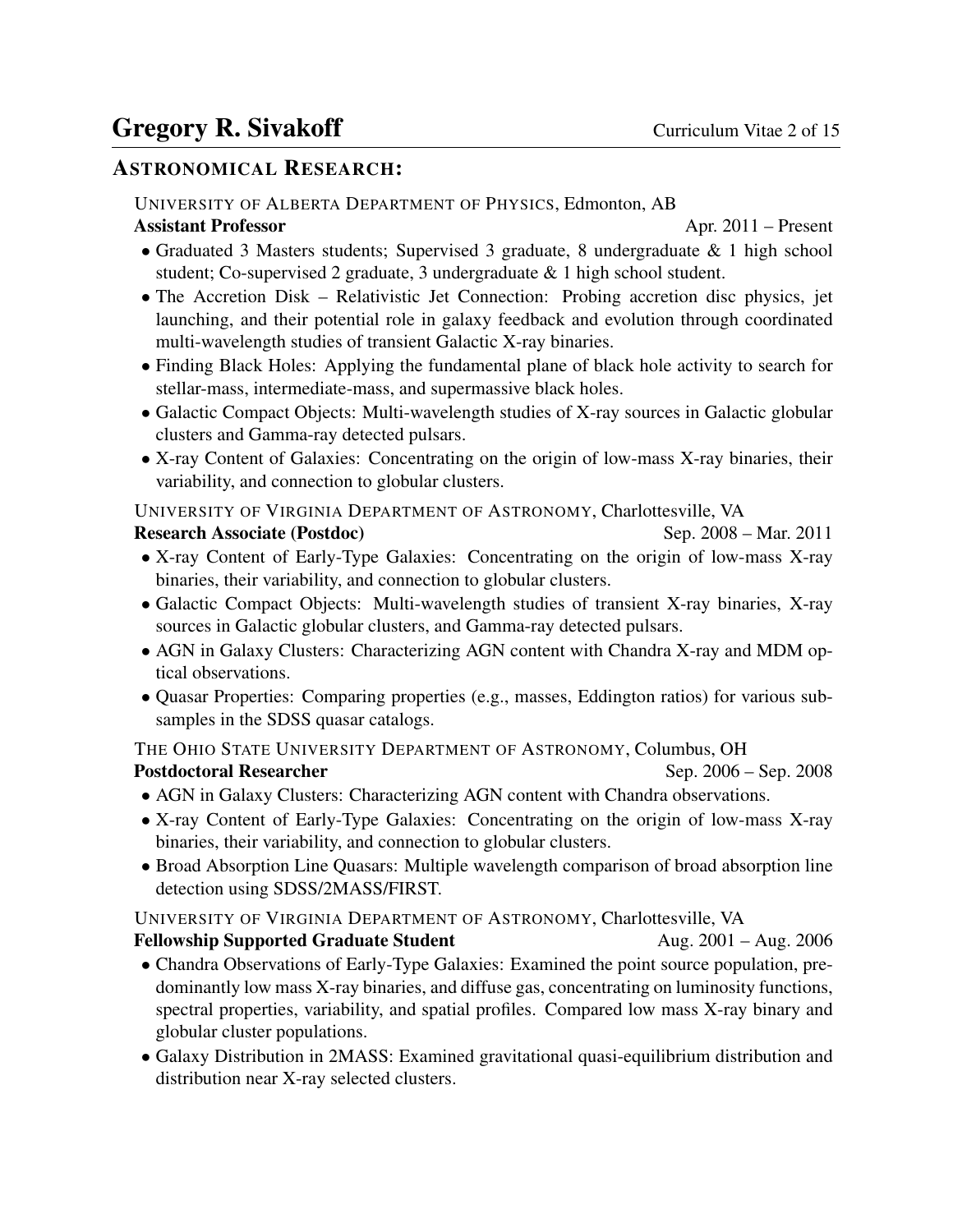Jan. 2004 – Jan. 2005

#### ASTRONOMICAL RESEARCH: (continued) UNIVERSITY OF MANCHESTER, Manchester, UK Fulbright Scholar Sep. 2000 – Aug. 2001 • VLA & MERLIN Observations of the Quasar 0800+608: Examined unpolarized morphology, spectral behavior, fractional polarization, Faraday rotation, and 3-D hydrodynamic simulations to study atypical morphology. MIT HAYSTACK OBSERVATORY, Westford, MA NSF Research Experience for Undergraduates Intern Jun. 1999 – Aug. 1999 • Very Long Baseline Array Observation of R Cassiopeia: Calibrated, imaged, and analyzed first 3mm observation of this star. BRANDEIS UNIVERSITY PHYSICS DEPARTMENT, Waltham, MA Research Assistant Jan. 1998 – May 2000 • Relativistic AGN Jets: Analysis of dual frequency polarization VLBA observations of 12 AGN. Developed C++ computer simulation of Blandford-Königl model for inhomogeneous relativistic jets. GRANTS – PI: PI CAD\$135,000 "Constraining Accretion and Relativistic Jet Physics With Multi-Wavelength Observations of Accreting Compact Objects" Apr. 2011 – Mar. 2016 NSERC Discovery Grant 2011: SCIENCE PI USD\$34,700 "Addressing the Science Education of Elementary School Students in Rural Albemarle County" Apr. 2010 – Apr. 2012 NASA, Chandra E/PO Cycle 11: E/PO SCIENCE PI USD\$13,775 "Addressing the Nature of Science Through a Telescope Loaner Program for Teachers" Apr. 2010 – Apr. 2012 NASA, Chandra E/PO Cycle 11: E/PO SCIENCE PI USD\$25,896 "Stellar Evolution Planetarium Show at the Science Museum of Virginia" Jan. 2005 – Aug. 2006 NASA, Chandra E/PO Cycle 6: E/PO GO5-6086X SCIENCE PI USD\$30,520

"Using the Chandra Archive To Study Low Mass X-ray Binaries and Globular Clusters in Virgo and Non-Virgo Early-Type Galaxies" NASA, Chandra Cycle 5: AR4-5008X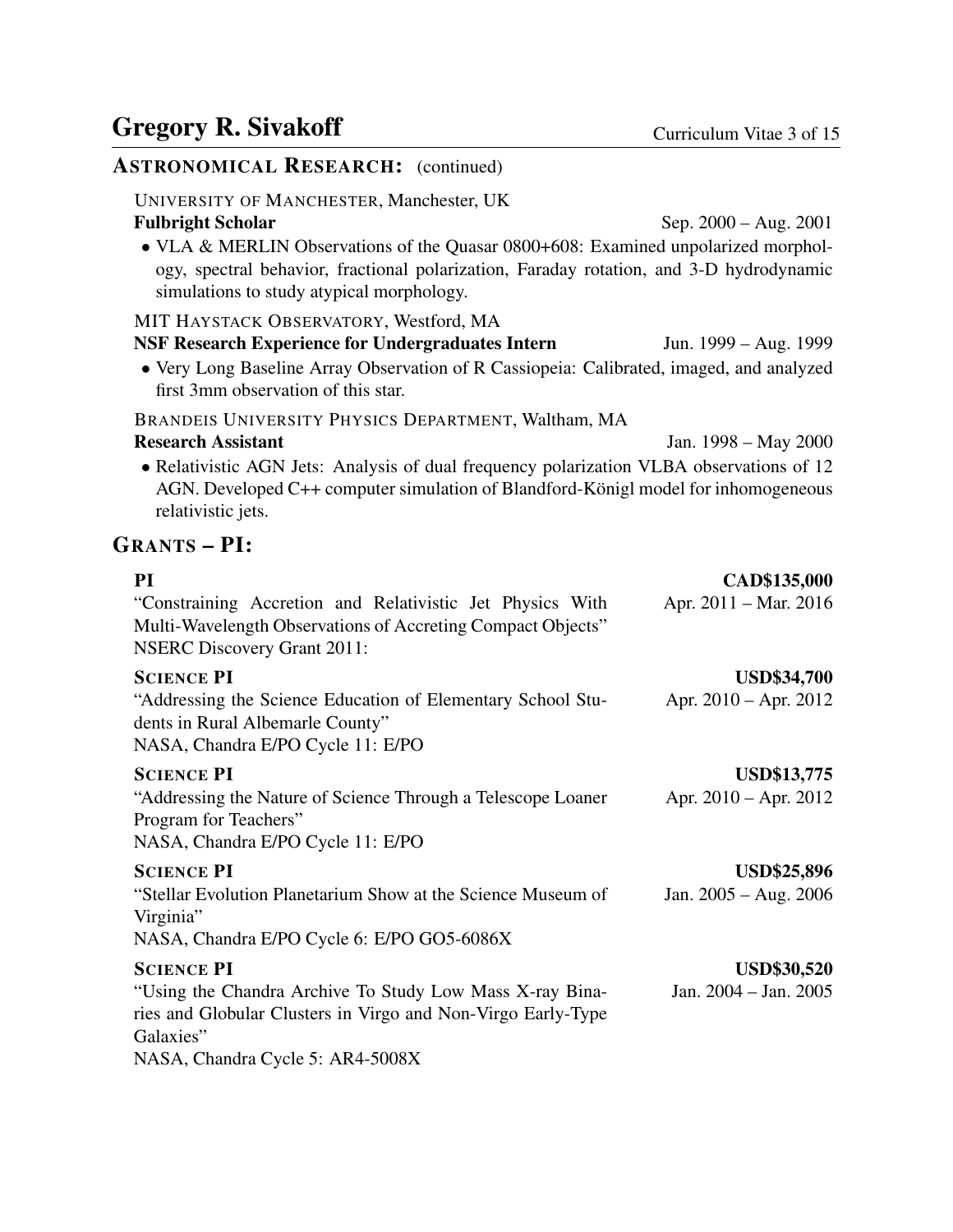| GRANTS - CO-I (2011 - 2014):                                                                                                               |                         |
|--------------------------------------------------------------------------------------------------------------------------------------------|-------------------------|
| $Co-I$                                                                                                                                     | CAD\$887,665.58         |
| "The Next Generation ALMA Viewer"<br><b>ALMA</b> Development Program:                                                                      | Jun. $2014 - Sep. 2015$ |
| $Co-I$                                                                                                                                     | CAD\$435,579.48         |
| "The SKA Global Science Data Delivery Platform"<br><b>CANARIE Network-Enabled Platform:</b>                                                | Oct. 2013 – Dec. 2014   |
| $Co-I$                                                                                                                                     | CAD\$16,950             |
| "SKA Pre-construction Networking Workshop"<br><b>NSERC Partnership Workshops Program:</b>                                                  | Apr. 2012               |
| $Co-I$                                                                                                                                     | <b>AUD\$309,000</b>     |
| "The origin and nature of relativistic jets in X-ray binaries"<br>Australia Research Council Discovery Project 2012:                       | Jan. 2012 - Dec. 2014   |
| $Co-I$                                                                                                                                     | CAD\$54,218             |
| "Telescopes and Astronomy Education"<br>University of Alberta Teaching & Learning Enhancement Fund:                                        | Apr. 2011 – Mar. 2013   |
| <b>ALLOCATED OBSERVING TIME - PI OR ADVISEE STUDENT PI:</b>                                                                                |                         |
| COI (PI: A. TETARANKO)                                                                                                                     |                         |
| "Constraining the Jet Properties of Transient X-ray Binaries"<br>Plateau de Bure Interferometer 2015A: 1 A-priority track                  | Dec. $2014 - May. 2015$ |
| COI (PI: A. TETARANKO)<br>"Constraining the Jet Properties of Transient X-ray Binaries"<br>Sub-millimeter Array 2014B: 1 B-priority tracks | Nov. $2014 - May. 2015$ |

# PI

| "Searching for the 1st Transient Black Hole X-ray Binary in a | Aug. $2014 - Jan. 2015$ |
|---------------------------------------------------------------|-------------------------|
| MW Globular Cluster"                                          |                         |
| NRAO, 2014B: 3.5 hours on VLA                                 |                         |
|                                                               |                         |

#### COI (PI: A. TETARANKO)

| "Constraining the Jet Properties of Transient X-ray Binaries" | Jun. $2014 - Oct. 2015$ |
|---------------------------------------------------------------|-------------------------|
| Sub-millimeter Array 2014A: 1 B-priority tracks               |                         |

#### COI (PI: A. TETARANKO) "Constraining the Jet Properties of Transient X-ray Binaries" Feb. 2014 – Jul. 2014

James Clark Maxwell Telescope 2014A: 40 hours on SCUBA-2 PI

"Rapid Classification and Monitoring of Transient X-ray Binaries in Galactic Globular Clusters" Oct. 2013 – Mar. 2014 ATNF, 2013OCTS: 24 hours on ATCA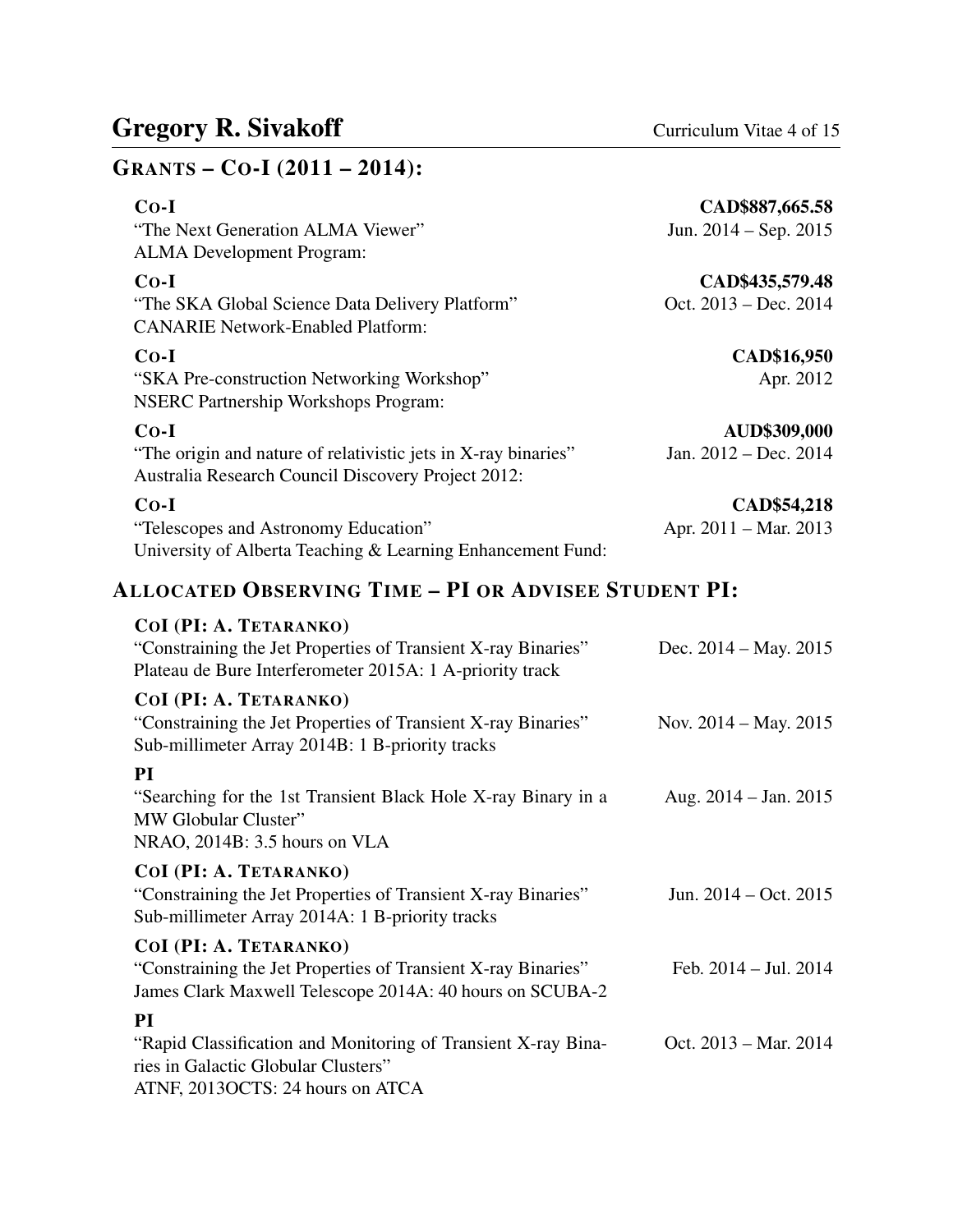# ALLOCATED OBSERVING TIME – PI OR ADVISEE STUDENT PI: (continued)

| Nov. $2013 - May. 2014$         |
|---------------------------------|
|                                 |
| May. 2013 – Nov. 2013           |
|                                 |
| Feb. $2013 - Jan. 2014$         |
|                                 |
| Aug. $2012 - Jan. 2013$         |
|                                 |
| Jul. 2012 - Feb. 2013           |
|                                 |
| May. $2012 - Nov. 2012$         |
|                                 |
| Feb. $2012 -$ Jul. $2012$       |
|                                 |
| Dec. $2011 - \text{Jan. } 2012$ |
|                                 |
|                                 |
| Jun. 2011                       |
|                                 |
| May. $2011 - Nov. 2012$         |
|                                 |
| Sep. $2010 -$ Sep. $2011$       |
|                                 |
|                                 |
| <b>USD\$34,610</b>              |
| May 2010 – May 2012             |
|                                 |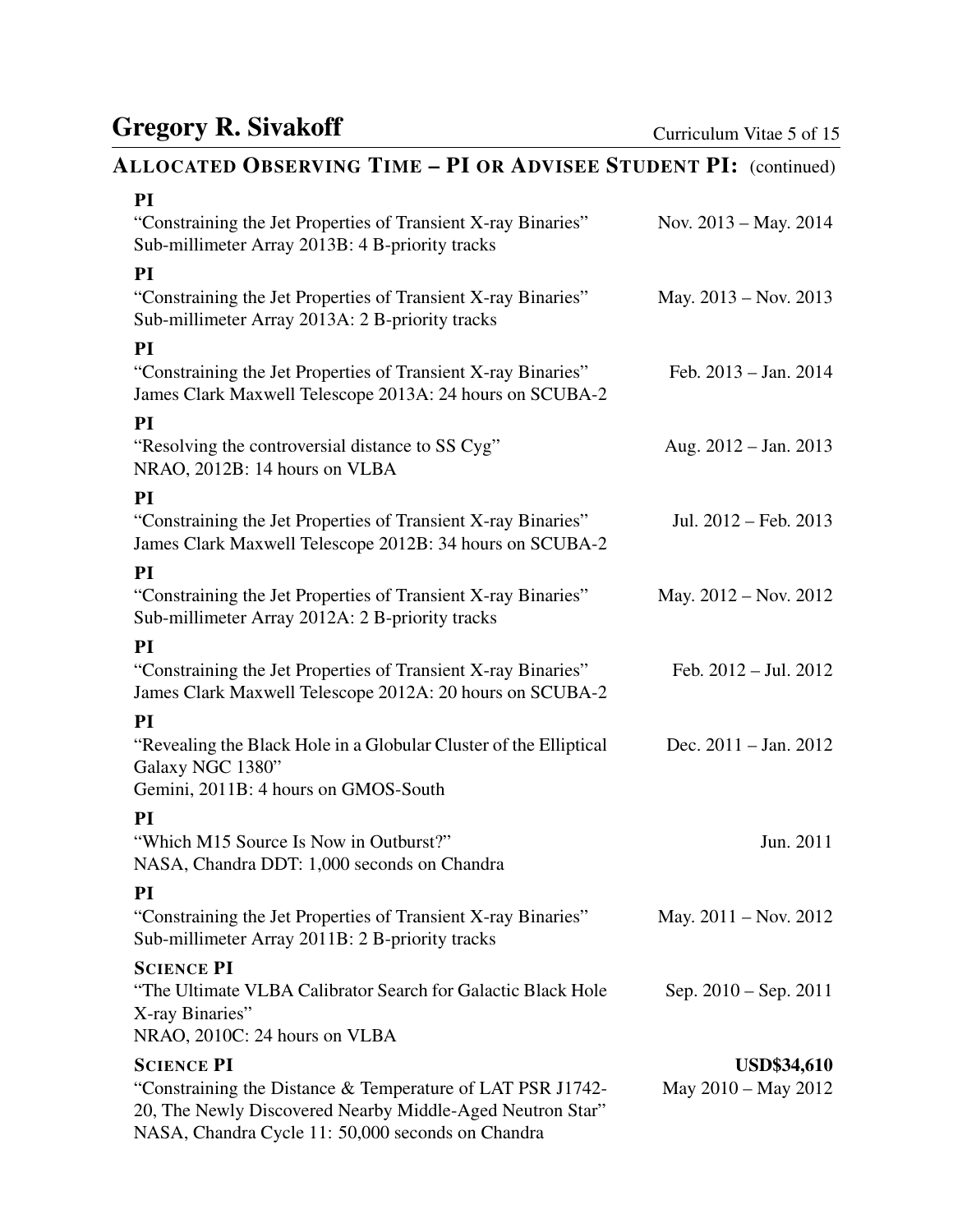# ALLOCATED OBSERVING TIME – PI OR ADVISEE STUDENT PI: (continued)

| PI<br>"Near-Infrared Monitoring of the November 2009 Outburst of<br>SS Cygni"<br>PAIRITEL: 30 daily epochs, each 5 minutes                                                                                                          | Apr. 2010                                   |
|-------------------------------------------------------------------------------------------------------------------------------------------------------------------------------------------------------------------------------------|---------------------------------------------|
| <b>SCIENCE PI</b><br>"Binary Formation in the Sparse Galactic Globular Cluster NGC<br>3201"                                                                                                                                         | <b>USD\$55,428</b><br>Mar. 2010 - Mar. 2012 |
| NASA, Chandra Cycle 11: 85,000 seconds on Chandra                                                                                                                                                                                   |                                             |
| <b>SCIENCE PI</b><br>"Binary Formation in the Sparse Galactic Globular Cluster NGC<br>3201"                                                                                                                                         | <b>USD\$8,972</b><br>Mar. $2010 - May 2012$ |
| NASA, Hubble Cycle 17: HST-GO-12012: 1 orbit on Hubble                                                                                                                                                                              |                                             |
| PI<br>"Near-Infrared Monitoring of the November 2009 Outburst of<br>Aquila X-1"<br>PAIRITEL: 20 daily epochs, each 15 minutes                                                                                                       | Nov. 2009                                   |
| PI                                                                                                                                                                                                                                  |                                             |
| "Spectroscopic Confirmation of Galaxy Cluster Candidate Be-<br>hind Virgo"<br>APO, 2009-Q2: Two half-nights on Apache Point Observatory<br>3.5 <sub>m</sub>                                                                         | Apr. 2009 - Jun. 2009                       |
| <b>SCIENCE PI</b>                                                                                                                                                                                                                   |                                             |
| "Binary Formation in the Sparse Galactic Globular Cluster NGC<br>3201"                                                                                                                                                              | Jan. 2009 – Dec. 2009                       |
| NRAO, 2009C: 1 hour on Green Bank Telescope                                                                                                                                                                                         |                                             |
| <b>SCIENCE PI</b>                                                                                                                                                                                                                   | <b>USD\$73,444</b>                          |
| "Deep Chandra and Hubble Observations of NGC 1023: Testing<br>the Origin of Low-Mass X-Ray Binaries in a Lenticular Galaxy"<br>NASA, Chandra Cycle 8: 192,000 seconds on Chandra; 8 orbits<br>on Hubble (8 lost due to ACS failure) | Apr. 2007 – Apr. 2009                       |
| <b>SCIENCE PI</b>                                                                                                                                                                                                                   | <b>USD\$39,957</b>                          |
| "Probing The Globular Cluster / Low Mass X-ray Binary Con-<br>nection in Early-type Galaxies At Low X-ray Luminosities"<br>NASA, Hubble Cycle 15: HST-GO-10835: 10 orbits on Hubble<br>(6 lost due to ACS failure)                  | Jan. 2007 - Jan. 2009                       |
| <b>SCIENCE PI</b>                                                                                                                                                                                                                   | <b>USD\$47,946</b>                          |
| "Probing the Galaxy-wide Globular Cluster - Low Mass X-ray<br>Binary Connection in Early-type Galaxies"<br>NASA, Hubble Cycle 14: HST-GO-10582: 12 orbits on Hubble                                                                 | Dec. 2005 - Dec. 2007                       |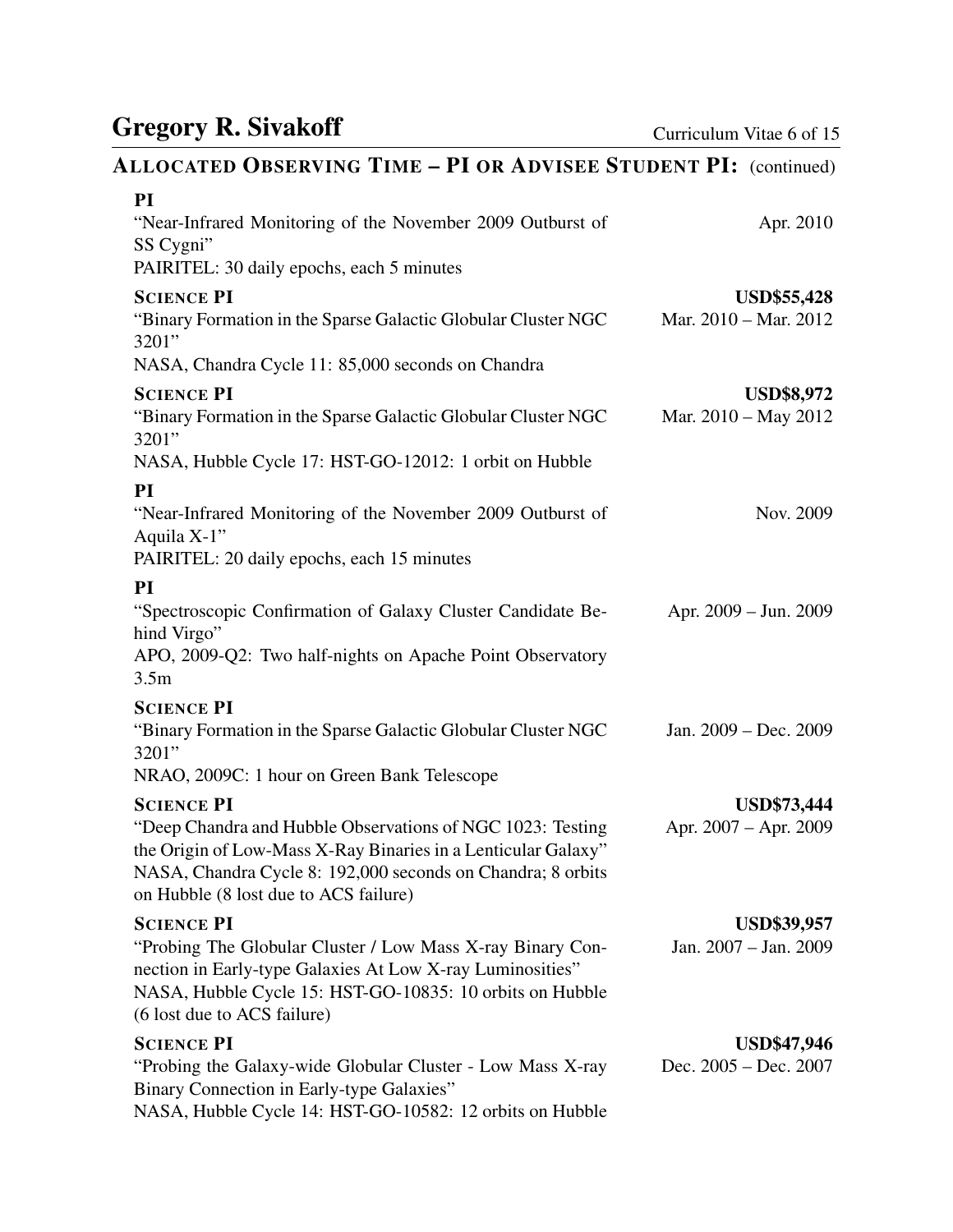# ALLOCATED OBSERVING TIME – PI OR ADVISEE STUDENT PI: (continued)

| <b>SCIENCE PI</b>                                                                                                                        | <b>USD\$71,179</b>      |
|------------------------------------------------------------------------------------------------------------------------------------------|-------------------------|
| "Low Mass X-ray Binaries and Globular Clusters in the Early-<br>Type Galaxy NGC 4365"                                                    | Jan. 2005 - Aug. 2006   |
| NASA, Chandra Cycle 6: GO5-6086X: 160,000 seconds on<br>Chandra                                                                          |                         |
| ALLOCATED OBSERVING TIME - CO-I (2011 - 2014):                                                                                           |                         |
| $Co-I$<br>"Probing jet acceleration and collimation in stellar-mass black<br>holes"<br>NRAO 2013B: 48 hours on VLBA & 18 hours on VLA    | Feb. $2014 - Jan. 2014$ |
| $Co-I$<br>"AGN-Triggered Star Formation in the Dwarf Galaxy Henize<br>$2 - 10$ ?"<br>NASA, Chandra Cycle 15: 200,000 seconds on Chandra  | Dec. $2013 - Dec. 2014$ |
| $Co-I$<br>"A Black Hole in the Galactic Globular Cluster M62"<br>NASA, Chandra Cycle 15: 87,000 seconds on Chandra & 4.5<br>hours on VLA | Dec. $2013 - Dec. 2014$ |
| $Co-I$<br>"Jet-disc coupling in black hole X-ray binary outbursts"<br>ATNF, 2013OCTS: 24 hours on LBA & 2.5 hours on ATCA                | Oct. 2013 - Mar. 2014   |
| $Co-I$<br>"Constraining black hole formation with triggered LBA astrom-<br>$\text{etry}$ "<br>ATNF, 2013OCTS: 3 hours on ATCA            | Oct. 2013 – Mar. 2014   |
| $Co-I$<br>"The Comprehensive VLA Survey for Black Holes in Globular<br>Clusters"<br>NRAO 2013B: 140 hours on VLA                         | Aug. $2013 - May. 2014$ |
| $Co-I$<br>"M15"<br>NASA, Swift DDT: 1,000 seconds on Swift                                                                               | Aug. 2013               |
| $Co-I$<br>"MAXI J1749-36.0"<br>NASA, Swift DDT: 500 seconds on Swift                                                                     | Aug. 2013               |
| $Co-I$<br>"Terzan 1"<br>NASA, Swift DDT: 1,000 seconds on Swift                                                                          | Jun. 2013               |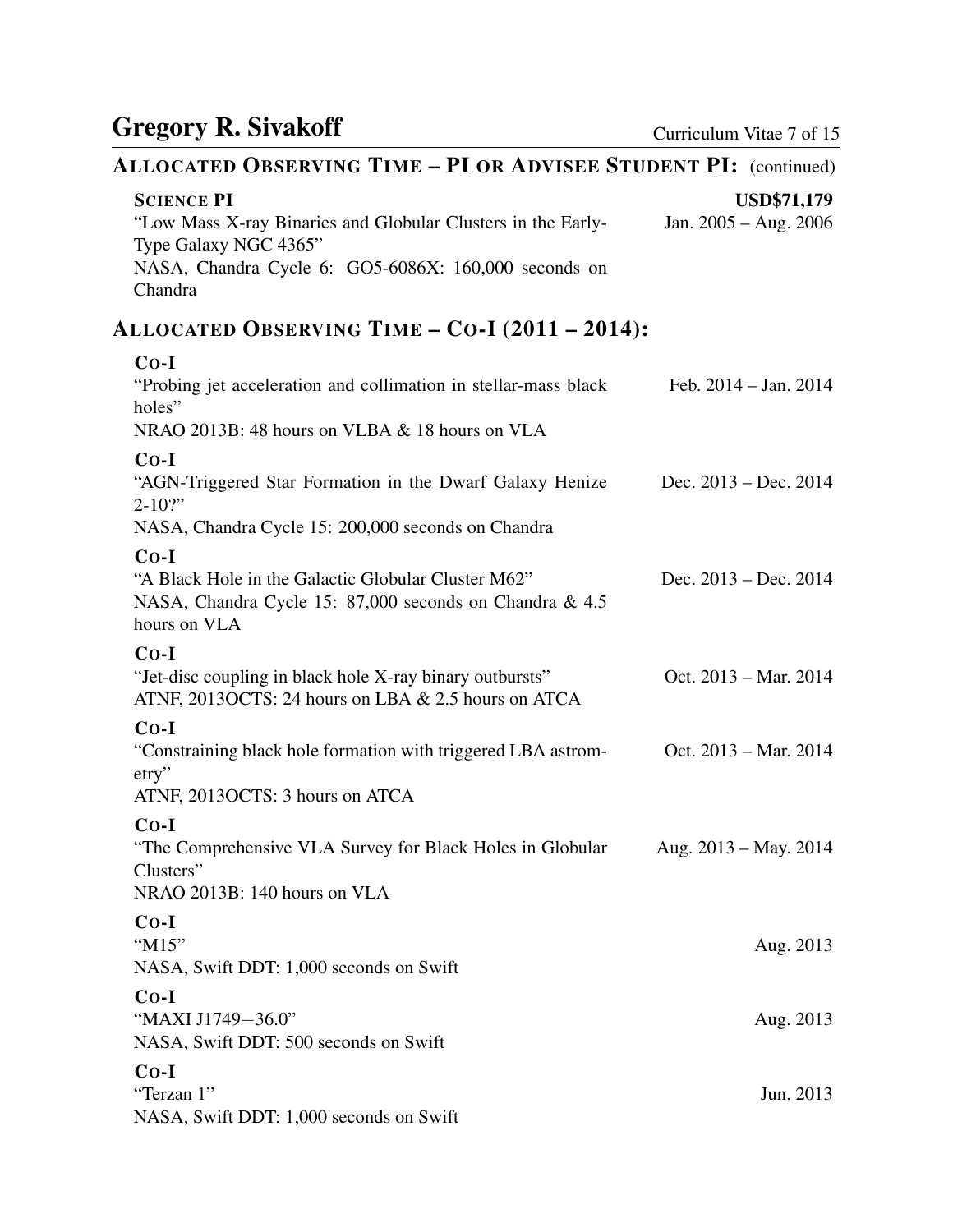# ALLOCATED OBSERVING TIME – CO-I (2011 – 2014): (continued)

| $Co-I$<br>"Constraining black hole formation with triggered LBA astrom-                                                                                          | Apr. $2013 - Sep. 2013$   |
|------------------------------------------------------------------------------------------------------------------------------------------------------------------|---------------------------|
| $\text{etry}$                                                                                                                                                    |                           |
| ATNF, 2013APRS: 24 hours on LBA & 3 hours on ATCA                                                                                                                |                           |
| $Co-I$<br>"Jet-disc coupling in black hole X-ray binary outbursts"<br>ATNF, 2013APRS: 1.5 hours on ATCA                                                          | Apr. $2013 -$ Sep. 2013   |
| $Co-I$<br>"BAT Triggered Target of Opportunity Observations with Swift"<br>NASA, Swift Cycle 9: 150,000 seconds on Swift                                         | Apr. 2013 – Mar. 2013     |
| $Co-I$<br>"Terzan 6"<br>NASA, Swift DDT: 2,000 seconds on Swift                                                                                                  | Mar. 2013                 |
| $Co-I$<br>"Probing jet acceleration and collimation in stellar-mass black<br>holes"<br>NRAO 2013A: 56 hours on VLBA & 20 hours on VLA                            | Feb. $2013 - Aug. 2013$   |
| $Co-I$<br>"SSS130101:122222-311525"<br>NASA, Swift DDT: 77,000 seconds on Swift                                                                                  | Jan. $2013 -$ Jul. $2013$ |
| $Co-I$<br>"Monitoring a Possible Post-Tidal Disruption Event (and Black<br>Hole X-ray Binaries) in NGC1399"<br>NASA, Chandra Cycle 14: 30,000 seconds on Chandra | Dec. $2012 - Dec. 2013$   |
| $Co-I$<br>"Monitoring a Possible Post-Tidal Disruption Event (and Black<br>Hole X-ray Binaries) in NGC1399"<br>NASA, Chandra Cycle 14: 30,000 seconds on Chandra | Dec. $2012 - Dec. 2013$   |
| $Co-I$<br>"Disc-jet coupling in the black hole X-ray binary Swift J1745"<br>NRAO DDT: 18 hours on VLA                                                            | Sep. 2012 – Jan. 2013     |
| $Co-I$<br>"Astrometric measurements of the black hole X-ray binary Swift<br>J1753.5-0127"                                                                        | Aug. $2012 -$ Jul. $2013$ |
| European VLBI Network 2012B: 40 hours on EVN                                                                                                                     |                           |
| $Co-I$<br>"Verifying the ubiquity of the disc-jet connection - VLBI imag-<br>ing of SS Cygni"<br>European VLBI Network 2012B: 6 hours on EVN                     | Aug. $2012 -$ Jul. $2013$ |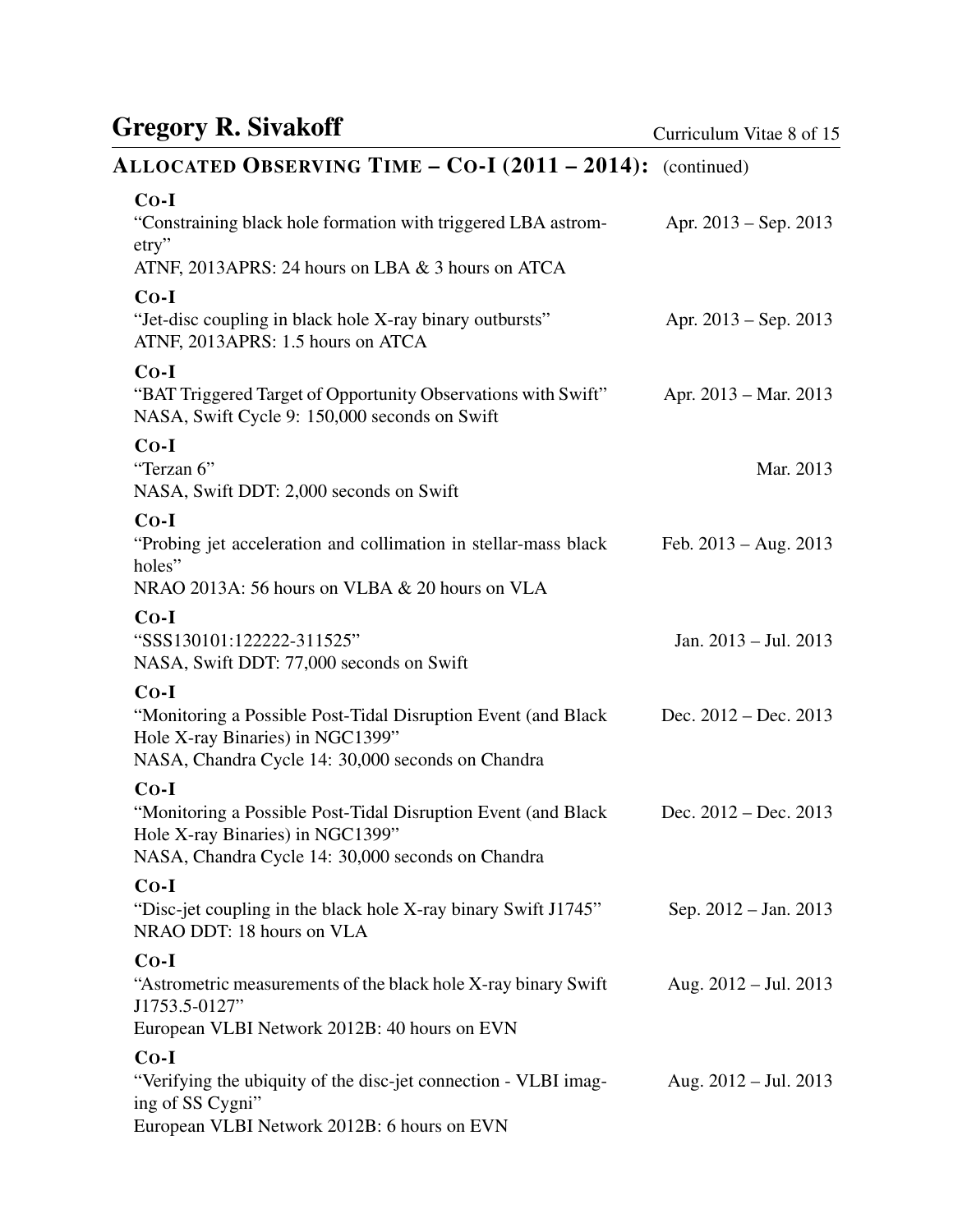# ALLOCATED OBSERVING TIME – CO-I (2011 – 2014): (continued)

| $Co-I$                                                                                                                                                   |                                               |
|----------------------------------------------------------------------------------------------------------------------------------------------------------|-----------------------------------------------|
| "Constraining the X-ray Spectral and Timing Characteristics of<br>PSR J1741-2054"                                                                        | May. $2012 - Apr. 2013$                       |
| XMM-Newton Cycle 11: 72,000 seconds on XMM                                                                                                               |                                               |
| $Co-I$<br>"A Study of Weak Globular Cluster X-Ray Transients"<br>NASA, Swift Cycle 8: 150,000 seconds on Swift                                           | <b>USD\$27,954</b><br>Apr. 2012 – Mar. 2013   |
| $Co-I$<br>"BAT Triggered Target of Opportunity Observations with Swift"<br>NASA, Swift Cycle 8: 60,000 seconds on Swift                                  | Apr. 2012 – Mar. 2013                         |
| $Co-I$<br>"Constraining black hole formation with triggered LBA astrom-<br>$\text{etry}$ "<br>ATNF, 2012APRS: 24 hours on LBA & 6 hours on ATCA          | Apr. 2012 – Sep. 2012                         |
| $Co-I$<br>"Probing jet acceleration and collimation in stellar-mass black<br>holes"<br>NRAO 2012A: 84 hours on VLBA & 20 hours on VLA                    | Feb. $2012 - Aug. 2012$                       |
| $Co-I$<br>"Verifying the ubiquity of the disc-jet connection"<br>e-MERLIN 2012A: 3 tracks (A-grade) on e-MERLIN                                          | Feb. $2012 -$ Jul. $2012$                     |
| $Co-I$<br>"0800+608: a laboratory for jet physics"<br>e-MERLIN 2012A: 3 tracks (B-grade) on e-MERLIN                                                     | Feb. $2012 -$ Jul. $2012$                     |
| $Co-I$<br>"BAT Triggered Target of Opportunity Observations with Swift"<br>NASA, Swift Cycle 7: 150,000 seconds on Swift                                 | <b>USD\$34,857</b><br>Dec. $2011 - Nov. 2012$ |
| $Co-I$<br>"Following a black hole candidate X-ray transient to quies-<br>cence"<br>NASA, Chandra Cycle 13: 187,000 seconds on Chandra                    | Dec. $2011 - Dec. 2012$                       |
| $Co-I$<br>"Jet-disc coupling in black hole X-ray binary outbursts"<br>ATNF, 2012OCTS: 24 hours on LBA & 3 hours on ATCA                                  | Oct. $2011 - \text{Mar. } 2012$               |
| $Co-I$<br>"SMA Observations of the current outburst of the transient X-<br>ray binary MAXI J1836-194"<br>Sub-millimeter Array 2011B, DDT: 4 hours on SMA | Sep. 2011                                     |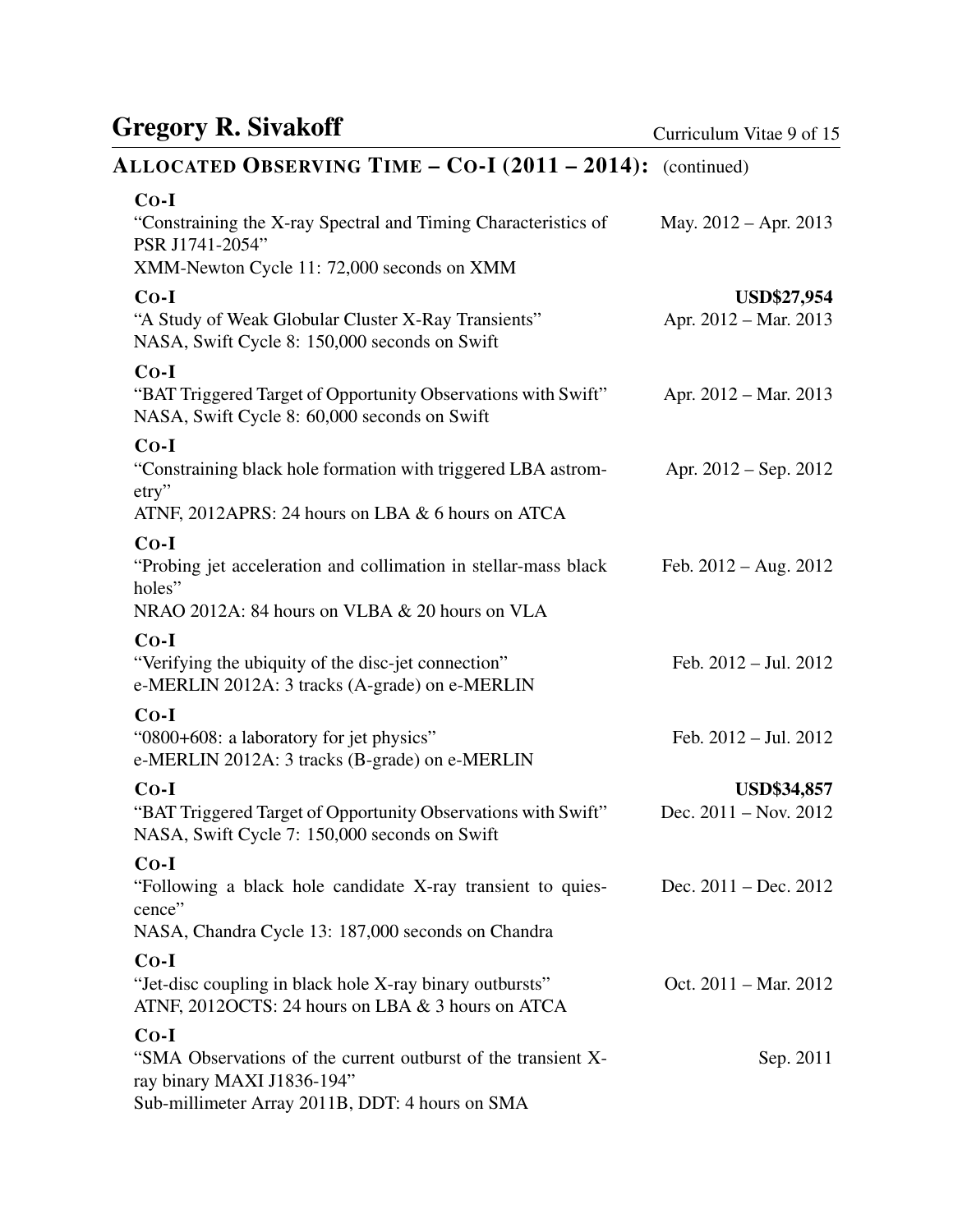# ALLOCATED OBSERVING TIME – CO-I (2011 – 2014): (continued)

| $Co-I$<br>"Which X-ray Binary is Outbursting in the globular NGC<br>6388?"<br>NASA, Chandra Cycle 12 DDT: 2,500 seconds on Chandra                                      | Aug. 2011                                       |
|-------------------------------------------------------------------------------------------------------------------------------------------------------------------------|-------------------------------------------------|
| $Co-I$<br>"Confronting accretion disc and jet theory with astrometry and<br>imaging of SS Cyg"<br>European VLBI Network 2011B: 12 hours on EVN                          | Aug. $2011 -$ Jul. $2013$                       |
| $Co-I$<br>"An X-ray/Radio Test for an Intermediate-Mass Black Hole in<br>M31's G1 Cluster"<br>NASA, Chandra Cycle 12: 35,000 seconds on Chandra; 9.75<br>hours on VLA   | <b>USD\$14,466</b><br>Jul. $2011 -$ Jun. $2012$ |
| $Co-I$<br>"EVLA observations of the flaring X-ray binary in the globular<br>cluster M15"<br>NRAO, 2011A DDT: 10 hours on VLA                                            | Jun. $2011 - Aug. 2011$                         |
| $Co-I$<br>"A candidate "intermediate-mass" black hole in the dwarf star-<br>burst galaxy He 2-10"<br>NASA-GSFC, XMM-Newton Cycle 5: 28,000 seconds (A) on<br><b>XMM</b> | May 2011                                        |
| $Co-I$<br>"Following a black hole candidate X-ray transient to quies-<br>cence"<br>NASA, Chandra Cycle 12: 187,000 seconds on Chandra                                   | Apr. $2011 - Oct. 2011$                         |
| $Co-I$<br>"A Deep Chandra Study of NGC 4472 – Gas Dynamics in the<br>Nearest Group-Cluster Merger"<br>NASA, Chandra Cycle 12: 300,000 seconds on Chandra                | <b>USD\$129,295</b><br>Mar. 2011 – Feb. 2013    |
| $Co-I$<br>"Insights into Jet Emission Mechanism from Multi-Wavelength<br>Observations of LMXBs"<br>NASA, RXTE Cycle 15: 600,000 seconds on RXTE                         | Jan. $2011 -$ Sep. $2011$                       |
| $Co-I$<br>"RXTE Observations of Globular Cluster X-ray Transients"<br>NASA, RXTE Cycle 15: 240,000 seconds on RXTE                                                      | Jan. $2011 - \text{Sep. } 2011$                 |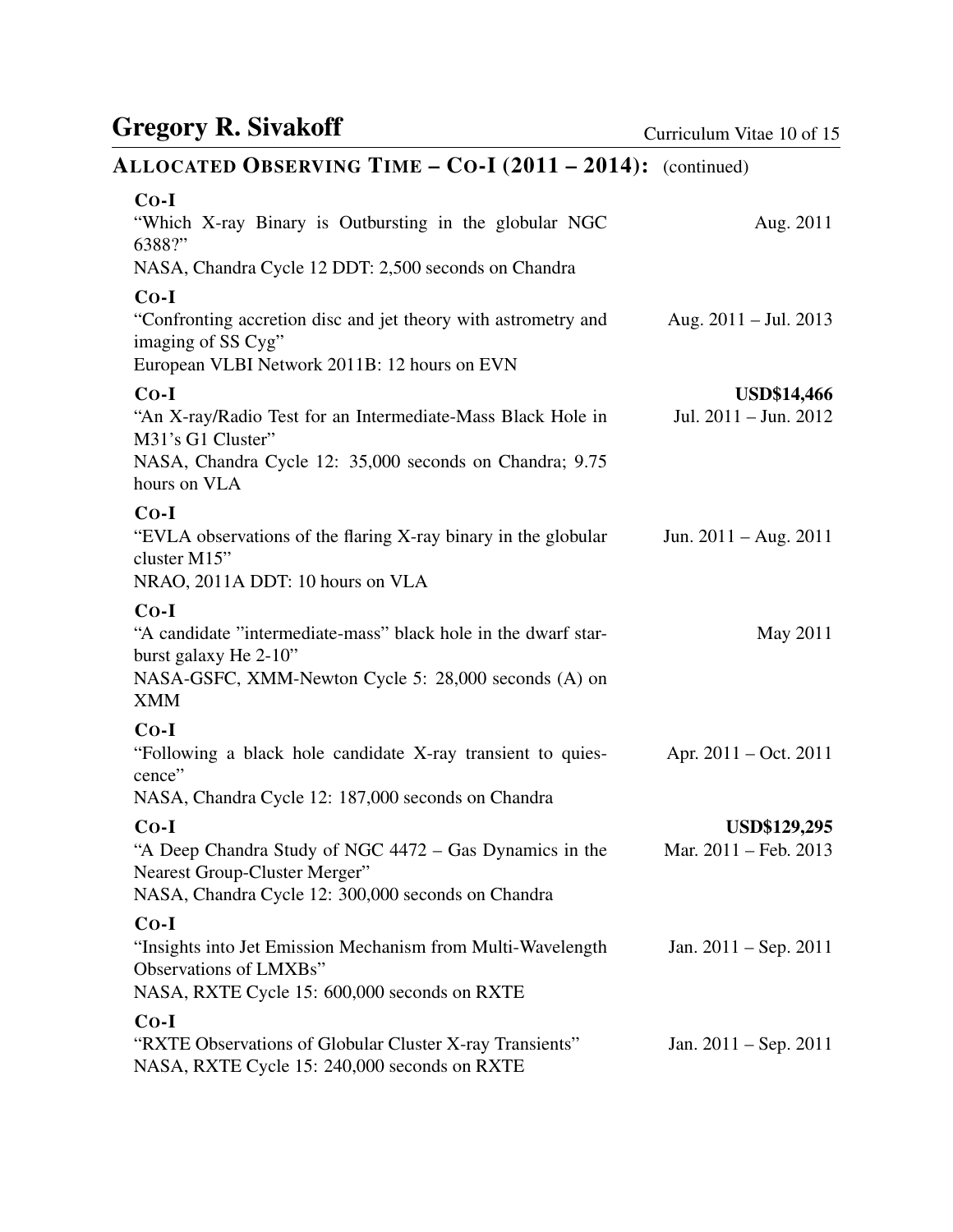#### ALLOCATED OBSERVING TIME – CO-I (2011 – 2014): (continued)

| $Co-I$                                                                                                                                                                             |                                 |
|------------------------------------------------------------------------------------------------------------------------------------------------------------------------------------|---------------------------------|
| "Constraining black hole formation with triggered LBA astrom-                                                                                                                      | Apr. $2011 -$ Sep. $2011$       |
| $\text{etry}$                                                                                                                                                                      |                                 |
| ATNF, 2011APRS: 24 hours on LBA $&$ 12 hours on ATCA                                                                                                                               |                                 |
| $Co-I$                                                                                                                                                                             |                                 |
| "Catching Aql X-1 Spectral Transitions with RXTE observa-<br>tions"                                                                                                                | Jan. $2011 - \text{Sep. } 2011$ |
| NASA, RXTE Cycle 15: 150,000 seconds on RXTE                                                                                                                                       |                                 |
| $Co-I$                                                                                                                                                                             |                                 |
| "Constraining black hole formation with triggered VLBA as-<br>trometry"                                                                                                            | Sep. $2010 -$ Sep. $2011$       |
| NRAO, 2010B: 48 hours on VLBA                                                                                                                                                      |                                 |
| $Co-I$                                                                                                                                                                             |                                 |
| "Astrometry of Aql X-1 and the luminosity of Type I X-ray<br>bursts"                                                                                                               | Jun. 2010 – May 2015            |
| NRAO, 2010B: 112 hours on VLBA                                                                                                                                                     |                                 |
| $Co-I$                                                                                                                                                                             |                                 |
| "Probing Jet Acceleration and Collimation in Stellar-Mass<br>Compact Objects"                                                                                                      | Jun. $2010 - Dec. 2011$         |
| NRAO, 2010B: 168 hours on VLBA; 55 hours on VLA                                                                                                                                    |                                 |
| $Co-I$                                                                                                                                                                             | <b>USD\$39,936</b>              |
| "Probing The Globular Cluster / Low Mass X-ray Binary Con-<br>nection in Early-type Galaxies At Low X-ray Luminosities"<br>NASA, Hubble Cycle 17: HST-GO-11679: 6 orbits on Hubble | Feb. 2010 - Feb. 2012           |
|                                                                                                                                                                                    |                                 |

#### TEACHING (2011 – 2014):

UNIVERSITY OF ALBERTA DEPARTMENT OF PHYSICS, Edmonton, AB Assistant Professor Jan. 2012 – Dec. 2014 • Fall 2014: Developed and taught PHYS 495/595 (Special Topics: Observational Techniques in Astronomy) with an enrolment of 7 students. • Winter 2014: Taught ASTRO 322 (Galactic & Extra-galactic Astrophysics) with an enrolment of 19 students. • Fall 2013: Taught ASTRO 120 (Astronomy of the Solar System) with an enrolment of 190 students.

- Winter 2013: Taught ASTRO 322 (Galactic & Extra-galactic Astrophysics) with an enrolment of 34 students.
- Fall 2012: Taught ASTRO 120 (Astronomy of the Solar System) with an enrolment of 201 students. Integrated new book and "Think, Pair, Share" questions into course.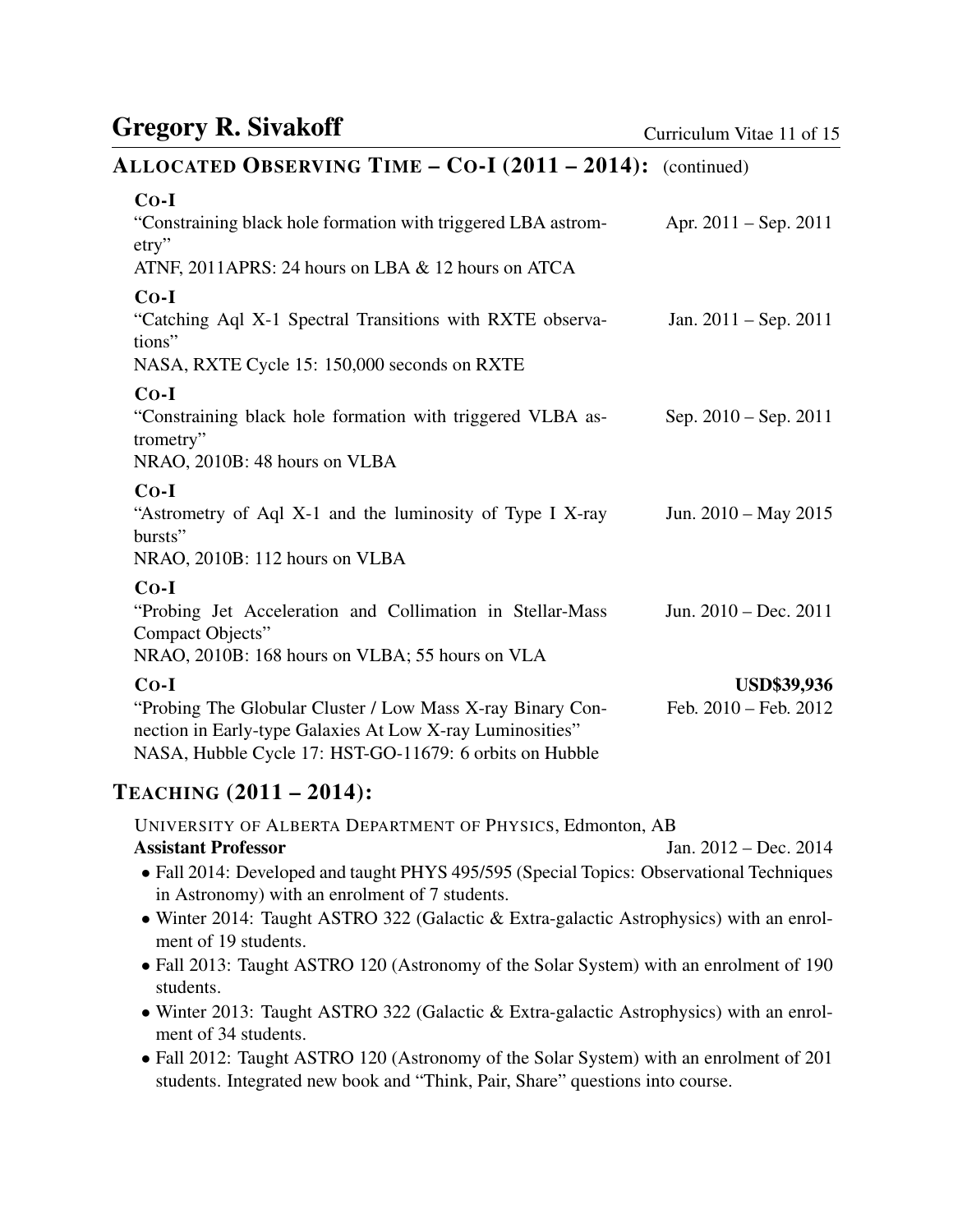#### TEACHING (2011 – 2014): (continued)

• Winter 2012: Taught ASTRO 322 (Galactic & Extra-galactic Astrophysics) with an enrolment of 20 students. Developed Astronomy & the Media course module. Integrated "Think, Pair, Share" questions into course.

#### OUTREACH ACTIVITIES (2011 – 2014):

| University of Alberta Observatory Deputy Director                                                                                                                                   | $2014$ – present |
|-------------------------------------------------------------------------------------------------------------------------------------------------------------------------------------|------------------|
| University Alberta Public Outreach Committee Member                                                                                                                                 | $2014$ – present |
| Acting University of Alberta Observatory Director                                                                                                                                   | $2013 - 2014$    |
| <b>Albertan STEM Graft Director</b>                                                                                                                                                 | $2012$ – present |
| <b>Skyscan Board Member</b>                                                                                                                                                         | $2011$ – present |
| Primary investigator of a NASA Chandra X-ray Observatory<br>Education/Public Outreach grant with the Chandra: Loaning<br>UVa's Telescopes to Educators Program                      | $2010 - 2011$    |
| Primary investigator of a NASA Chandra X-ray Observatory<br>Education/Public Outreach grant with Dark Skies, Bright Kids                                                            | $2010 - 2011$    |
| Invited Speaker for University of Alberta Department of Physics<br>Open House, University of Alberta Postdoctoral Fellows Asso-<br>ciation                                          | $2014$ – present |
| Invited Speaker for University of Alberta Department of Physics<br>Open House                                                                                                       | $2013 - 2014$    |
| Invited Speaker for Edmonton Royal Astronomical Society,<br>University of Alberta Department of Physics Open House, Uni-<br>versity of Alberta Department of Physics Alumni Weekend | $2012 - 2013$    |
| Invited Speaker for Logicon 2012 (Edmonton, AB), University<br>of Alberta Department of Physics Alumni Weekend, & Northern<br>Prairie Star Party (Alberta)                          | $2011 - 2012$    |
| Support for UAlberta Observatory Outreach Events: Regular<br>Solar Observing, Open Houses, & Transit of Venus                                                                       | $2011$ – present |
| Development and/or Installation of UAIberta Observatory Out-<br>reach Exhibits: Solar System Model, Observatory Exhibits, Ob-<br>servatory Images, & Observatory Logo               | $2011$ – present |
| Faculty Presenter for UVa McCormick Observatory Public<br><b>Nights</b>                                                                                                             | $2008 - 2011$    |
| Volunteer for Dark Skies, Bright Kids, an after-school astron-<br>omy club for 8-10 year olds in rural Albemarle County, VA                                                         | $2009 - 2011$    |
| Support for UVa Public Outreach Special Events: Osher Life-<br>time Learning Institute, & Aliens Film Festival                                                                      | $2008 - 2011$    |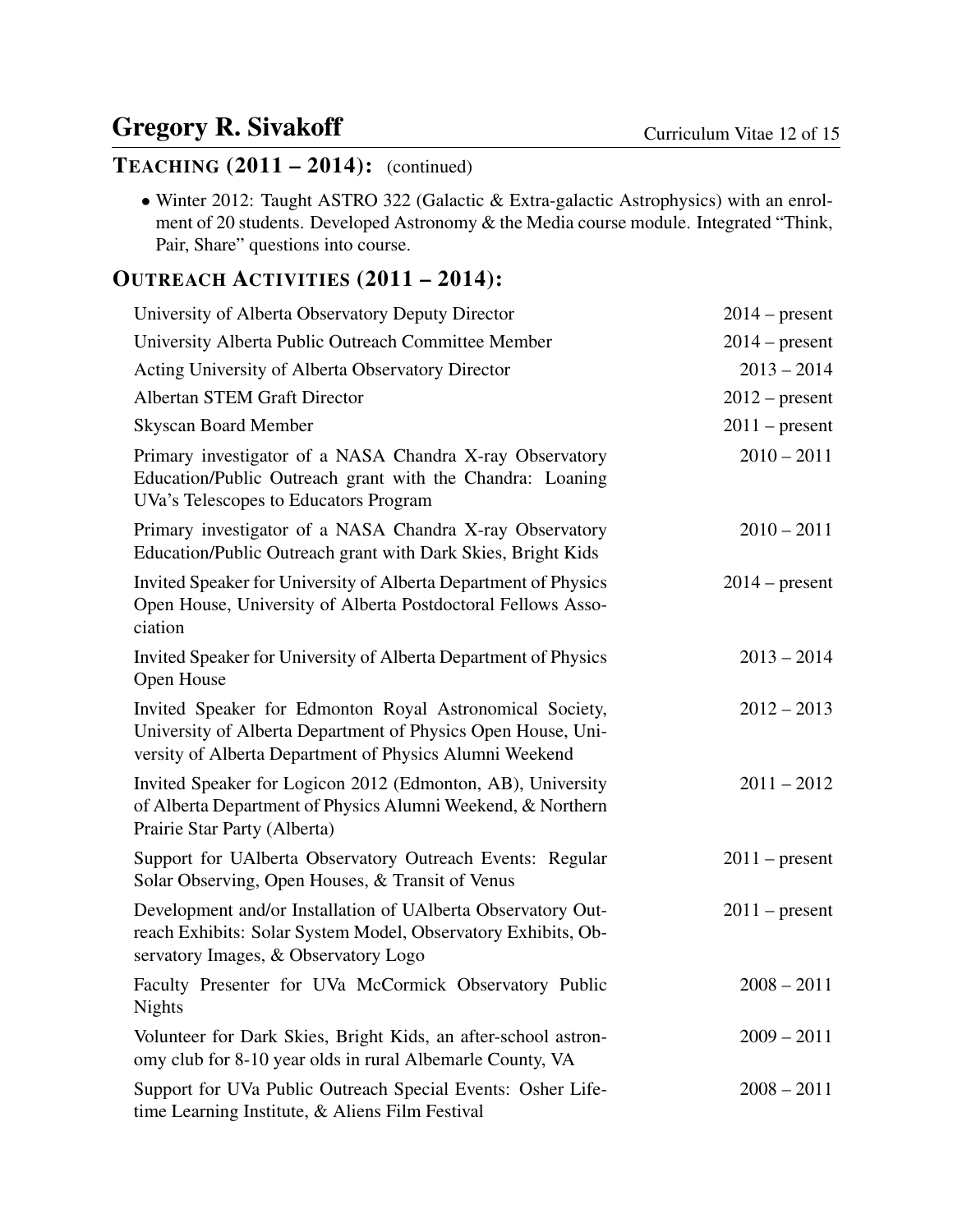#### OUTREACH ACTIVITIES (2011 – 2014): (continued) Support for UVa Public Outreach Special Events: Transit of Venus, Mars Mania, Leonid Meteor Showers, Osher Lifetime Learning Institute, & Aliens Film Festival 2001 – 2011 Online Participant in UVa Astronomy Astronomy Question & Answers Outreach Program 2001 – 2011 COMMITTEES (2011 – 2014): VERY LARGE ARRAY ALL SKY SURVEY PLANNING COM-MITTEE  $2014$  – present Member CANADIAN THIRTY METER TELESCOPE PLANNING TEAM 2014 – present Member CANADIAN SKA SCIENCE ADVISORY COMMITTEE 2013 – present Member ASSOCIATION OF CANADIAN UNIVERSITIES FOR RESEARCH IN ASTRONOMY NOMINATING COMMITTEE  $2013$  – present Member ASSOCIATION OF CANADIAN UNIVERSITIES FOR RESEARCH IN ASTRONOMY  $2011$  – present UAlberta Representative to Institutional Council UALBERTA PHYSICS DEPARTMENT 2014 – present Member, Public Outreach Committee STELLAR TANGO AT THE ROCKIES 2014 2013 - 2013 - 2014 Member, Local Organizing Committee UALBERTA PHYSICS DEPARTMENT 2011 – present Member, Masters & PhD Supervisory/Defence Committees  $(\times 15)$ SKA CANADA PRE-CONSTRUCTION NETWORKING WORK-SHOP 2012 Member, Local Organizing Committee CURTIN UNIVERSITY 2012 External Member, Jet Physics Postdoc Hiring Committee INTERNATIONAL ASTRONOMICAL UNION SYMPOSIUM 285 2011 – 2012

Co-Organizer, X-ray Transients Session

### ORAL PRESENTATIONS (2011 – 2015):

• Physics Colloquium, McMaster, Hamilton, ON

• Physics Colloquium, University of Waterloo, Waterloo, ON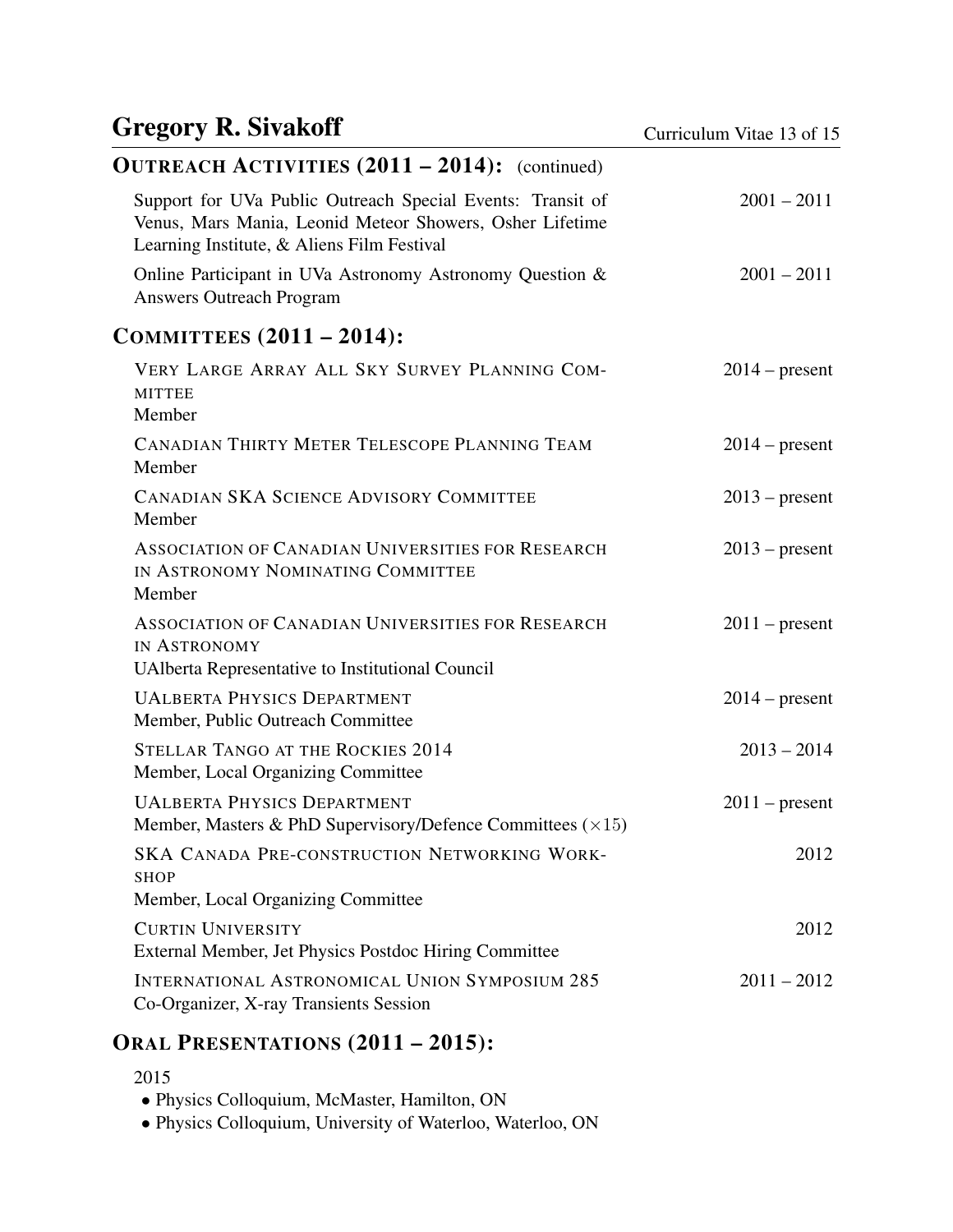#### ORAL PRESENTATIONS (2011 – 2015): (continued)

#### 2014

- Invited Talk, University of Alberta Postdoctoral Fellows Association, Edmonton, AB
- Contributed Talk, Canadian Astronomical Society of Canada 2014, Quebec City, QC
- Contributed Talk, Stellar Tango at the Rockies 2014, Lake Louise, AB

#### 2013

- Contributed Talk, Putting Accretion Theory to the Test, Annapolis, MD
- Physics Colloquium, University of Virginia & National Radio Astronomy Observatory, Charlottesville, VA
- Contributed Talk, Canadian Astronomical Society of Canada 2013, Vancouver, BC
- Invited Public Talk, Edmonton Royal Astronomical Society, Edmonton, AB
- Physics Colloquium, University of Manitoba, Winnipeg, MB
- Physics Colloquium, University of Winnipeg, Winnipeg, MB
- Physics Colloquium, Brandon University, Brandon, MB

2012

- Invited Talk, Compact Binaries in Globular Clusters, Leiden, Netherlands
- Contributed Talk, Royal Astronomical Society of Canada 2012, Edmonton, AB
- Contributed Talk, Canadian Astronomical Society of Canada 2012, Calgary, AB
- Invited Public Talk, Logicon 2012, Edmonton, AB
- Astronomy Seminar, University of Calgary, Calgary, AB
- Media Interview, Quirks & Quarks, Canada
- Contributed Talk, The Physics of Astronomical Transients, Aspen, CO
- Media Interview, CBC Edmonton AM, Edmonton, AB
- Press Release, The Universe at Very High Energies Briefing at the 219th AAS meeting, Austin, TX

2011

- Astronomy Colloquium, University of Toronto, Toronto, ON
- Physics Colloquium, Queens University, Hamilton, ON
- Physics & Astronomy Seminar, University of Victoria, Victoria, BC
- Astronomy Seminar, Hertzberg Institute of Astrophysics, Victoria, BC
- Astronomy Colloquium, University of British Columbia, Vancouver, BC
- Invited Public Talk, Northern Prairie Star Party, Black Nugget Lake, AB
- Open House Public Talk, University of Alberta, Edmonton, AB
- Contributed Talk, Square Kilometer Array 2011, Banff, AB
- Contributed Talk, Canadian Astronomical Society of Canada 2011, London, ON

#### PROFESSIONAL SERVICE:

Referee for *Astrophysical Journal* & *Monthly Notices of the Royal Astronomical Society*

Peer reviewer for NRAO Science Review Panel

Peer reviewer for NASA Chandra X-ray Observatory Time-Allocation Committee

Peer reviewer of individual proposal for NSF Mid Scale Innovations Program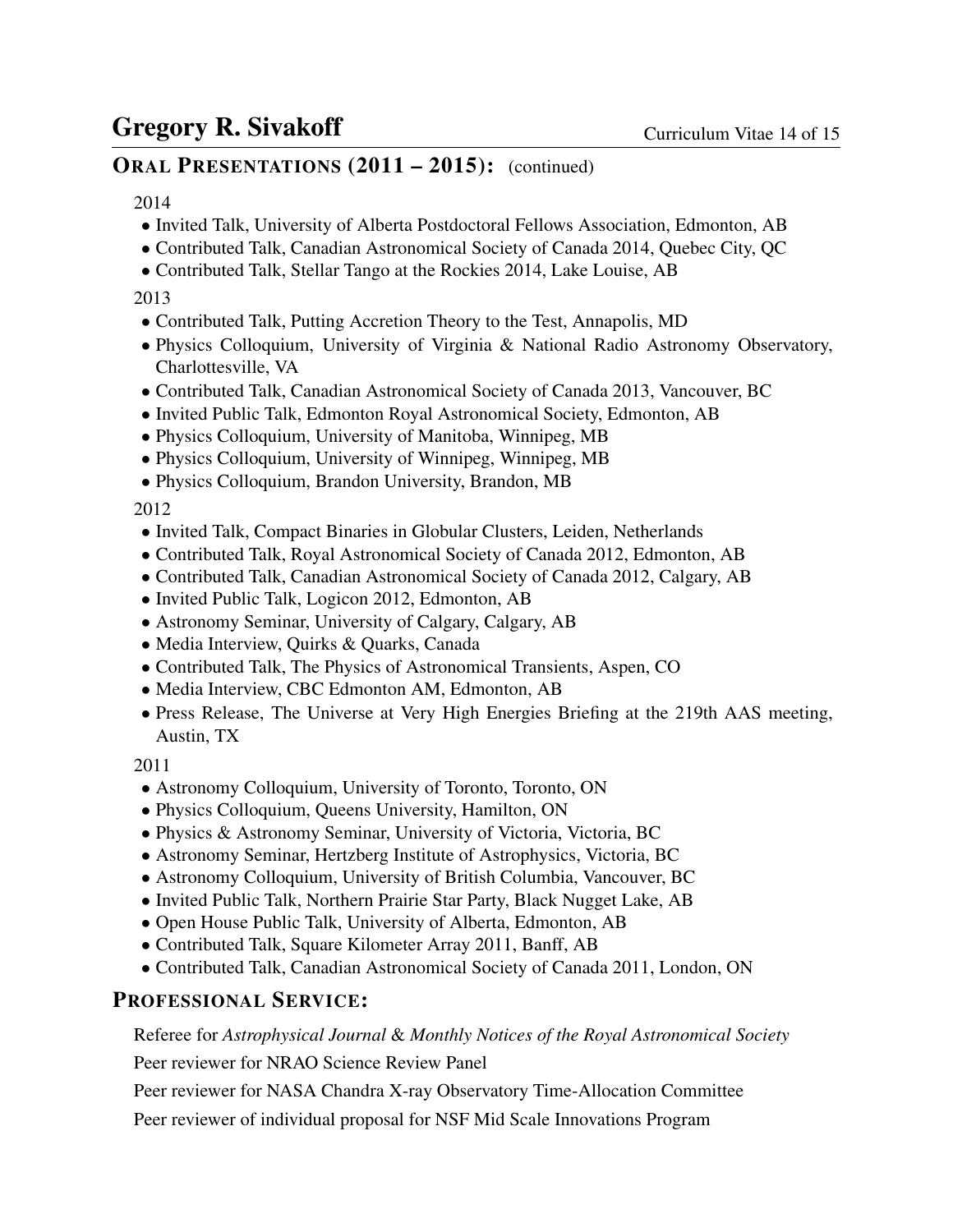### PROFESSIONAL SERVICE: (continued)

Peer reviewer of individual proposals for Canada Hawaii France Telescope, Gemini Telescopes, & NSERC Discovery Grants

Peer reviewer for *ICREA*, Catalan Institution for Research and Advanced Studies

#### PROFESSIONAL SOCIETIES:

Canadian Astronomical Society American Astronomical Society High Energy Astrophysics Division, AAS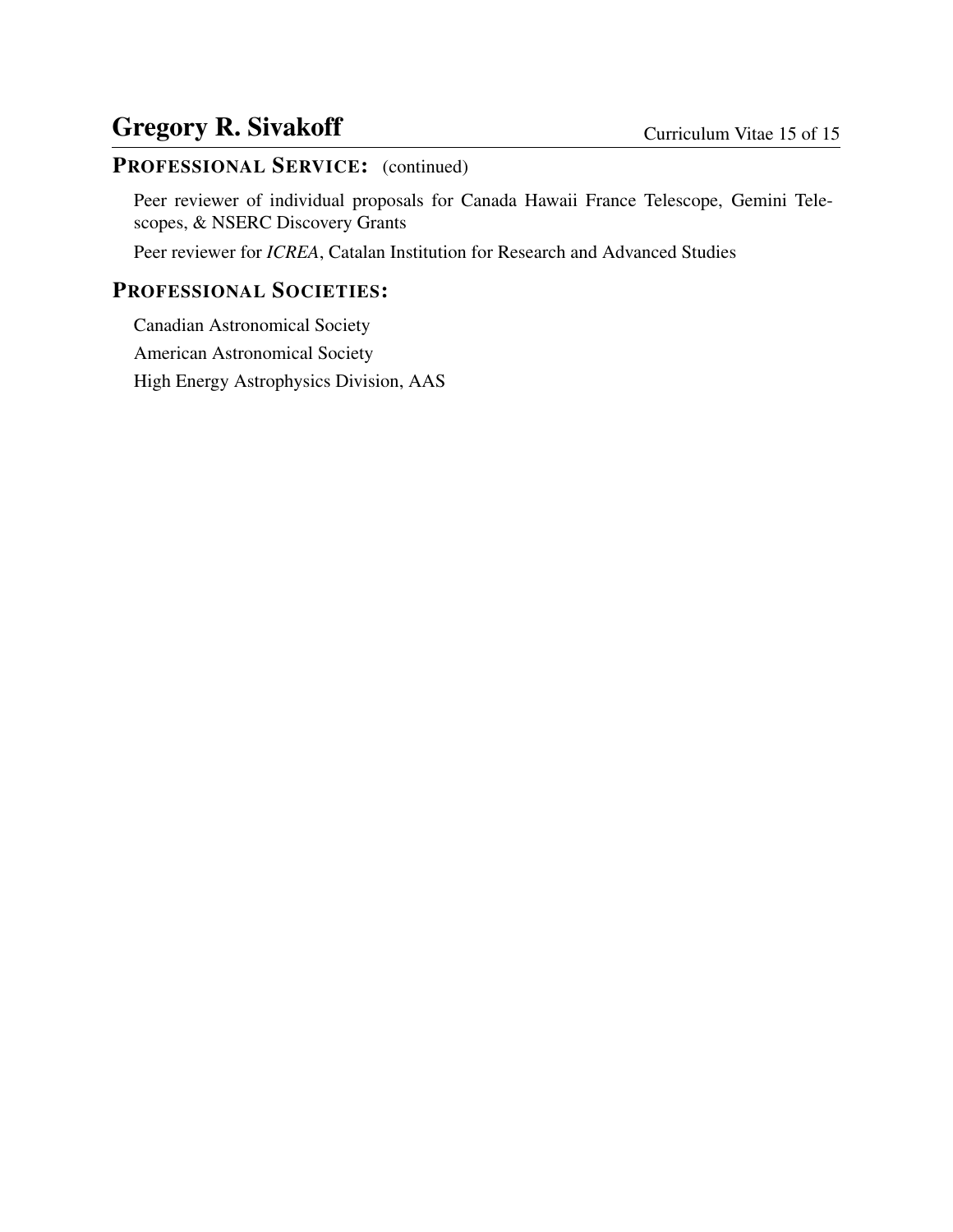#### **THESES**

- 3. Sivakoff, G. R., "Low-Mass X-Ray Binaries, Diffuse Gas, and Globular Clusters in Early-Type Galaxies", 2006, Ph.D., University of Virginia
- 2. Sivakoff, G. R., "MERLIN & VLA Observations of QSO 0800+608", 2001, M.Sc., University of Manchester
- 1. Sivakoff, G. R., "Computer Simulations of Blandford-Königl Parsec-Scale Jets", 2000, B.Sc. with Highest Distinction, Brandeis University

#### REFEREED PUBLICATIONS

- 61. Jennings, Z. G., Strader, J., Romanowsky, A. J., Brodie, J. P., Arnold, J. A., Lin, D., Irwin, J. A., Sivakoff, G. R., & Wong, Ka-Wah "The SLUGGS Survey: HST/ACS Mosaic Imaging of the NGC 3115 Globular Cluster System", 2014, *AJ*, 148, 32
- 60. Marelli, M., Belfiore, A., Saz Parkinson, P., Caraveo, P., De Luca, A., Sarazin, C., Salvetti, D., Sivakoff, G. R., & Camilo, F. "X- and gamma-Ray Pulsations of the Nearby Radio-faint PSR J1741−2054", 2014, *ApJ*, 790, 51
- 59. Lehmer, B. D., Berkeley, M., Zezas, A., Alexander, D. M., Basu-Zych, A., Bauer, F. E., Brandt, W. N., Fragos, T., Hornschemeier, A. E., Kalogera, V., Ptak, A., Sivakoff, G. R., Tzanavaris, P., & Yukita, M. "The X-Ray Luminosity Functions of Field Low-mass X-Ray Binaries in Early-type Galaxies: Evidence for a Stellar Age Dependence", 2014, *ApJ*, 789, 52
- 58. Forestell, L. M., Heinke, C. O., Cohn, H. N., Lugger, P. M., Sivakoff, G. R., Bogdanov, S., Cool, A. M., & Anderson, J. "A Chandra Look at the X-ray Faint Millisecond Pulsars in the Globular Cluster NGC 6752", 2014, *MNRAS*, 441, 757
- 57. Reines, A. E.,Plotkin, R. M., Russell, T. D., Mezcua, M., Condon, J. J., Sivakoff, G. R., Johnson, K. E. "A Candidate Massive Black Hole in the Low-metallicity Dwarf Galaxy Pair Mrk 709", 2014, *ApJ*, 787, 30
- 56. Morabito, L. K., Dai, X., Leighly, K. M., Sivakoff, G. R., & Shankar, F. "Unveiling the Intrinsic X-ray Properties of Broad Absorption Line Quasars with a Relatively Unbiased Sample", 2014, *ApJ*, 786, 58
- 55. Russell, T. D., Soria, R., Miller-Jones, J. C. A., Curran, P. A., Markoff, S., Russell, D. M., & Sivakoff, G. R. "The accretion-ejection coupling in the black hole candidate X-ray binary MAXI J1836−194", 2014, *MNRAS*, 439, 1390
- 54. Curran, P. A., Coriat, M., Miller-Jones, J. C. A., Armstrong, R. P., Edwards, P. G., Sivakoff, G. R., Woudt, P., Altamirano, D., Belloni, T. M., Corbel, S., Fender, R. P., Körding, E. G., Krimm, H. A., Markoff, S., Migliari, S., Russell, D. M.Stevens, J., & Tzioumis, A. K. "The evolving polarized jet of black hole candidate Swift J1745−26", 2014, *MNRAS*, 437, 3265
- 53. Bahramian, A., Heinke, C. O., Sivakoff, G. R., Altamirano, D., Wijnands, R., Homan, J., Linares, M., Pooley, D., Degenaar, N., & Gladstone, J. C. "Discovery of the Third Transient X-Ray Binary in the Galactic Globular Cluster Terzan 5", 2014, *ApJ*, 780, 127
- 52. Elshamouty, K. G., Heinke, C. O., Sivakoff, G. R., Ho, W. C. G., Shternin, P. S., Yakovslev, D. G., Patnaude, D. J., & David, L. "Measuring the Cooling of the Neutron Star in Cassiopeia A with all Chandra X-Ray Observatory Detectors", 2013, *ApJ*, 777, 22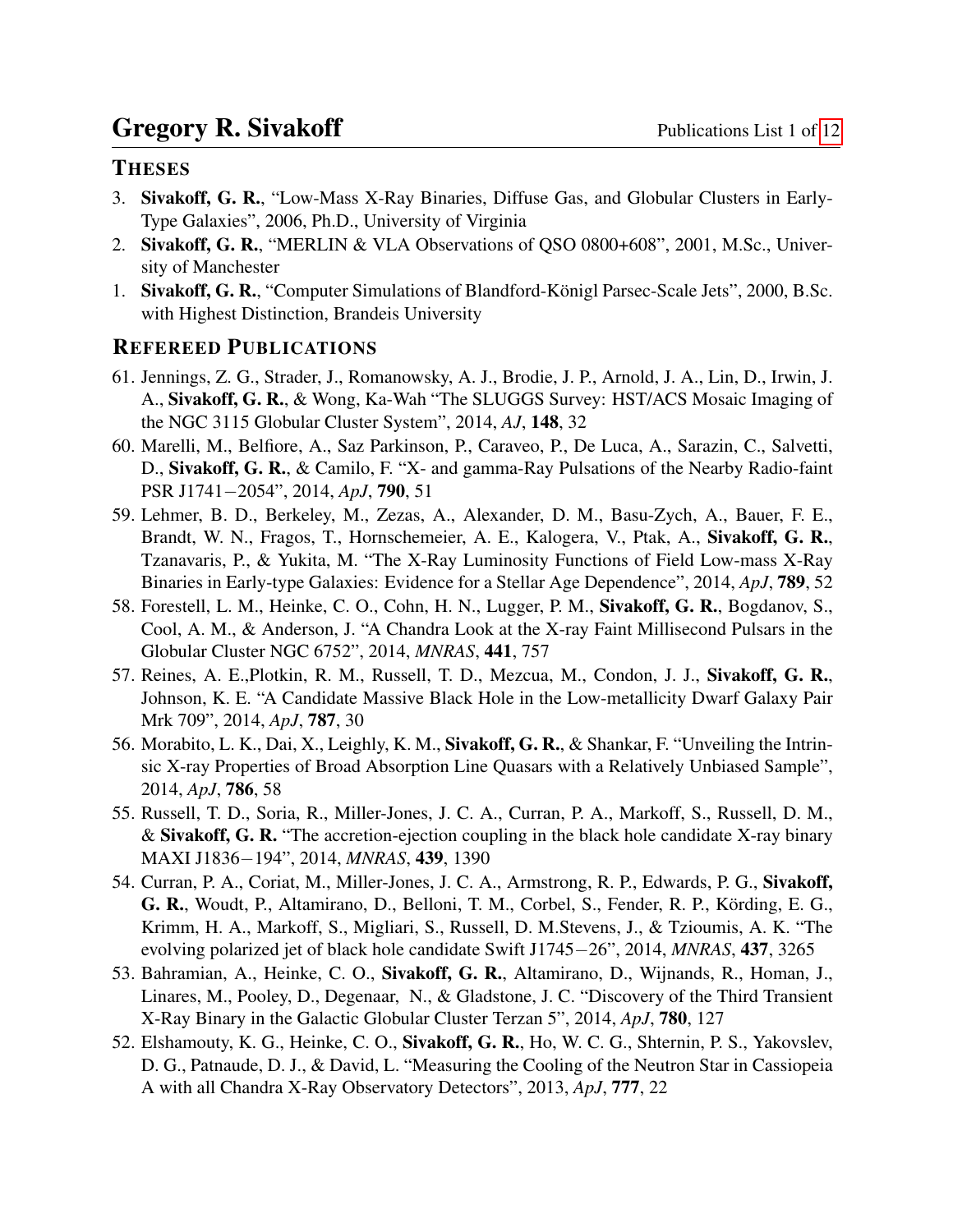- 51. Degenaar, N., Wijnands, R., Brown, E. F., Altamirano, D., Cackett, E. M., Fridriksson, J. K., Homan, J., Heinke, C. O., Miller, J. M., Pooley, D., & Sivakoff, G. R. "Continued Neutron Star Crust Cooling of the 11 Hz X-Ray Pulsar in Terzan 5: A Challenge to Heating and Cooling Models?", 2013, *ApJ*, 775, 48
- 50. Burke, M. J., Kraft, R. P., Soria, R., Maccarone, T. J., Raychaudhury, S., Sivakoff, G. R., Birkinshaw, M., Brassington, N. J., Forman, W R., Hardcastle, M. J., Jones, C., Murray, S. S., & Worrall, D. M. "The Fading of Two Transient Ultraluminous X-Ray Sources to below the Stellar Mass Eddington Limit", 2013, *ApJ*, 775, 21
- 49. Miller-Jones, J. C. A., Sivakoff, G. R., Knigge, C., Körding, E. G., Templeton, M., & Waagen, E. O. "A direct geometric distance to the dwarf nova SS Cygni", 2013, *Science*, 340, 950
- 48. Russell, D. M.Russell, T. D., Miller-Jones, J. C. A., O'Brien, K., Soria, R., Sivakoff, G. R., Slaven-Blair, T., Lewis, F., Markoff, S., Homan, J., Altamirano, D., Curran, P. A., Rupen, M. P., Belloni, T. M., Cadolle Bel, M., Casella, P., Corbel, S., Dhawan, V., Fender, R. P., Gallo, E., Gandhi, P., Heinz, S., Körding, E. G., Krimm, H. A., Maitra, D., Migliari, S., Remillard, R. A., Sarazin, C. L., Shahbaz, T., & Tudose, V. "An evolving compact jet in the black hole X-ray binary MAXI J1836-194", 2013, *ApJL*, 768, 35
- 47. Heinke, C. O., Engel, M. C., Ivanova, N., Pavlovskii, K., Sivakoff, G. R., Cartwright, T. F., & Gladstone, J. C. "Galactic Ultracompact X-ray Binaries: Disk Stability and Evolution", 2013, *ApJ*, 768, 184
- 46. Cartwright, T. F., Engel, M. C., Heinke, C. O., Sivakoff, G. R., Berger, J. J., Gladstone, J. C., & Ivanova, N. "Galactic Ultracompact X-ray Binaries: Empirical Luminosities", 2013, *ApJ*, 768, 183
- 45. Bahramian, A., Heinke, C. O., Sivakoff, G. R., & Gladstone, J. C. "Stellar Encounter Rate in Galactic Globular Clusters", 2013, *ApJ*, 766, 136
- 44. Burke, M. J., Raychaudhury, S., Kraft, R. P., Maccarone, T. J., Brassington, N. J., Hardcastle, M. J., Kainulainen, J., Woodley, K. A., Goodger, J. L., Sivakoff, G. R., Forman, W R., Jones, C., Murray, S. S., Birkinshaw, M., Croston, J. H., Evans, D. A., Gilfanov, M., Jordán, A., Sarazin, C. L., Voss, R.,Worrall, D. M., & Zhang, Z. "Spectral Properties of X-ray Binaries in Centaurus A", 2013, *ApJ*, 766, 88
- 43. Catuneanu, A., Heinke, C. O., Sivakoff, G. R., Ho, W. C. G., & Servillat, M. "Mass/Radius Constraints on the Quiescent Neutron Star in M13 Using Hydrogen and Helium Atmospheres", 2013, *ApJ*, 764, 145
- 42. Kim, D.-W., Fabbiano, G., Ivanova, N., Fragos, T., Jordán, A., Sivakoff, G. R., & Voss, R. "Metallicity Effect on LMXB Formation in Globular Clusters", 2013, *ApJ*, 764, 98
- 41. Ivanova, N., Fragos, T., Kim, D.-W., Fabbiano, G., Avendano Nandez, J. L.,Lombardi, J. C., Jr., Sivakoff, G. R., Voss, R., & Jordán, A. "On the origin of the metallicity dependence in dynamically formed extragalactic low-mass X-ray binaries", 2012, *ApJ*, 760, 24
- 40. Dai, X., Shankar, F. , & Sivakoff, G. R. "The Intrinsic Fraction and Radio Properties of Low Ionization Broad Absorption Line Quasars", 2012, *ApJ*, 757, 180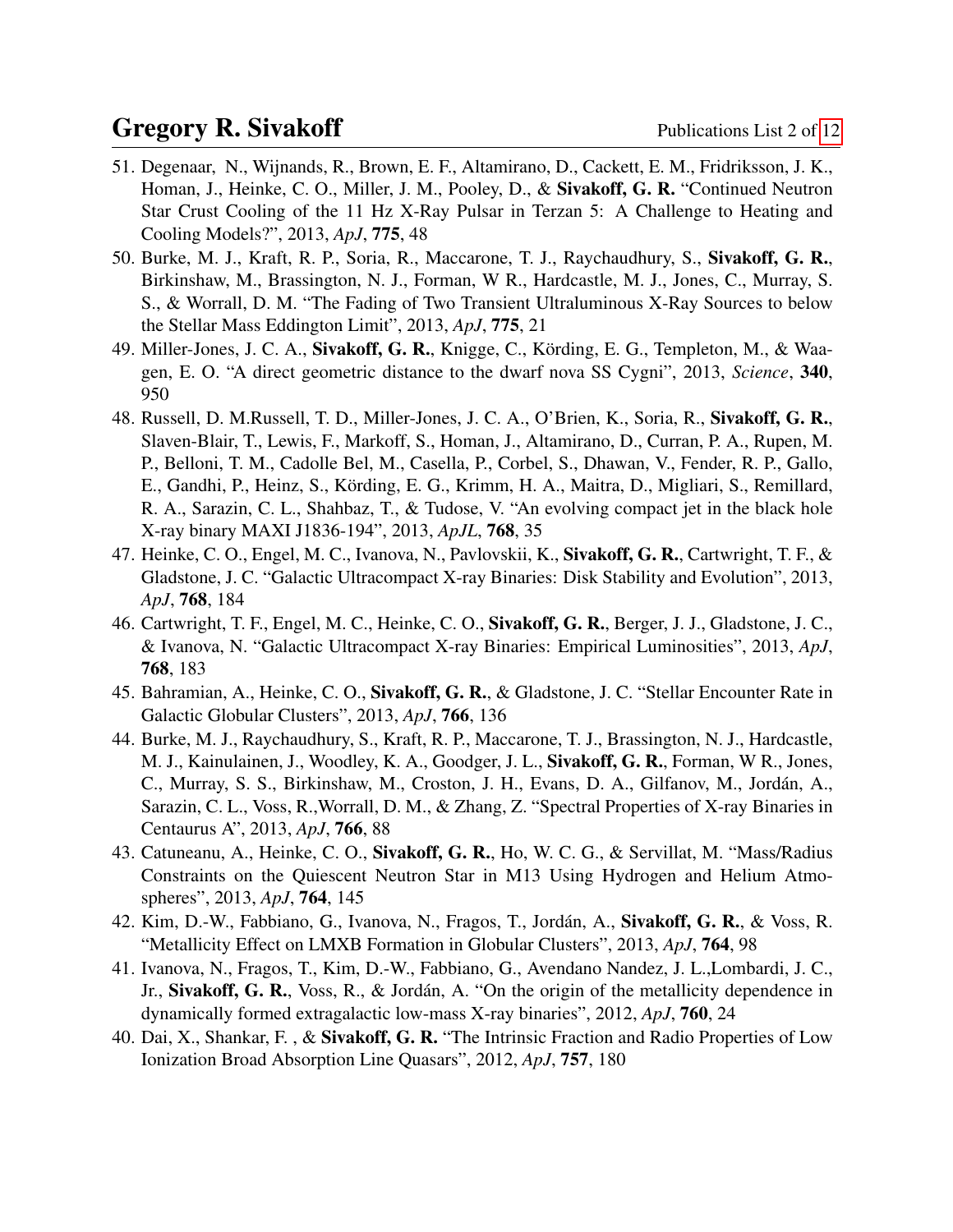- 39. Altamirano, D., Keek, L., Cumming, A., Sivakoff, G. R., Heinke, C. O., Wijnands, R., Degenaar, N., Homan, J., & Pooley, D. "A superburst candidate in EXO 1745–248 as a challenge to thermonuclear ignition models", 2012, *MNRAS*, 426, 927
- 38. Miller-Jones, J. C. A., Wrobel, J. M., Sivakoff, G. R., Heinke, C. O., Miller, R. E., Plotkin, R. M., Di Stefano, R., Greene, J. E., Ho, L. C., Joseph, T. D., Kong, A. K. H., & Maccarone, T. J. "The absence of radio emission from the globular cluster G1", 2012, *ApJL*, 755, 1
- 37. Strader, J., Chomiuk, L., Maccarone, T. J., Miller-Jones, J. C. A., Seth, A. C., Heinke, C. O., & Sivakoff, G. R. "No Evidence for Intermediate-mass Black Holes in Globular Clusters: Strong Constraints from the JVLA", 2012, *ApJL*, 750, 27
- 36. Burke, M. J., Raychaudhury, S., Kraft, R. P., Brassington, N. J., Hardcastle, M. J., Goodger, J. L., Sivakoff, G. R., Forman, W R., Jones, C., Woodley, K. A., Murray, S. S., Kainulainen, J., Birkinshaw, M., Croston, J. H., Evans, D. A., Gilfanov, M., Jordan, A., Sarazin, C. L., ´ Voss, R., Worrall, D. M., & Zhang, Z. "A Transient Sub-Eddington Black Hole X-Ray Binary Candidate in the Dust Lanes of Centaurus A", 2012, *ApJ*, 749, 112
- 35. Miller-Jones, J. C. A., Sivakoff, G. R., Altamirano, D., Coriat, M., Corbel, S., Dhawan, V., Krimm, H. A., Remillard, R. A., Rupen, M. P., Russell, D. M.Fender, R. P., Heinz, S., Körding, E. G., Maitra, D., Markoff, S., Migliari, S., Sarazin, C. L., & Tudose, V. "Disc-jet coupling in the 2009 outburst of the black hole candidate H1743-322", 2012, *MNRAS*, 421, 468
- 34. Engel, M. C., Heinke, C. O., Sivakoff, G. R., Elshamouty, K. G., & Edmonds, P. D. "A 2.15 hr Orbital Period for the Low-mass X-Ray Binary XB 1832−330 in the Globular Cluster NGC 6652", 2012, *ApJ*, 747, 119
- 33. Zhang, Z., Gilfanov, M., Voss, R., Sivakoff, G. R., Kraft, R. P., Brassington, N. J., Kundu, A., Jordán, A., & Sarazin, C. L. "Luminosity functions of LMXBs in different stellar environments", 2011, *A&A*, 533, 33
- 32. Morabito, L. K., Dai, X., Leighly, K. M., Sivakoff, G. R., Shankar, F. "Suzaku Observations of Three FeLoBAL QSOs, SDSS J0943+5417, J1352+4239, and J1723+5553", 2011, *ApJ*, 737, 46
- 31. Coriat, M., Corbel, S., Prat, L., Miller-Jones, J. C. A., Cseh, D., Tzioumis, A. K., Brocksopp, C., Rodriguez, J., Fender, R. P., & Sivakoff, G. R. "Radiatively efficient accreting black holes in the hard state: the case study H1743−322", 2011, *MNRAS*, 414, 677
- 30. Reines, A. E., Sivakoff, G. R., Johnson, K. E., & Brogan, C. L. "An Actively Accreting Massive Black Hole in the Dwarf Starburst Galaxy Henize 2-10", 2011, *Nature*, 470, 66
- 29. Kraft, R. P., Forman, W R., Jones, C., Nulsen, P. E. J., Hardcastle, M. J., Raychaudhury, S., Evans, D. A., Sivakoff, G. R., & Sarazin, C. L. "The Gas Dynamics of NGC 4472 Revealed by *XMM-Newton*", 2011, *ApJ*, 727, 41
- 28. Romani, R. W., Shaw, M. S., Camilo, F., Cotter, G., & Sivakoff, G. R. "The Balmerdominated Bow Shock and Wind Nebula Structure of Gamma-ray Pulsar PSR J1741−2054", 2010, *ApJL*, 724, 908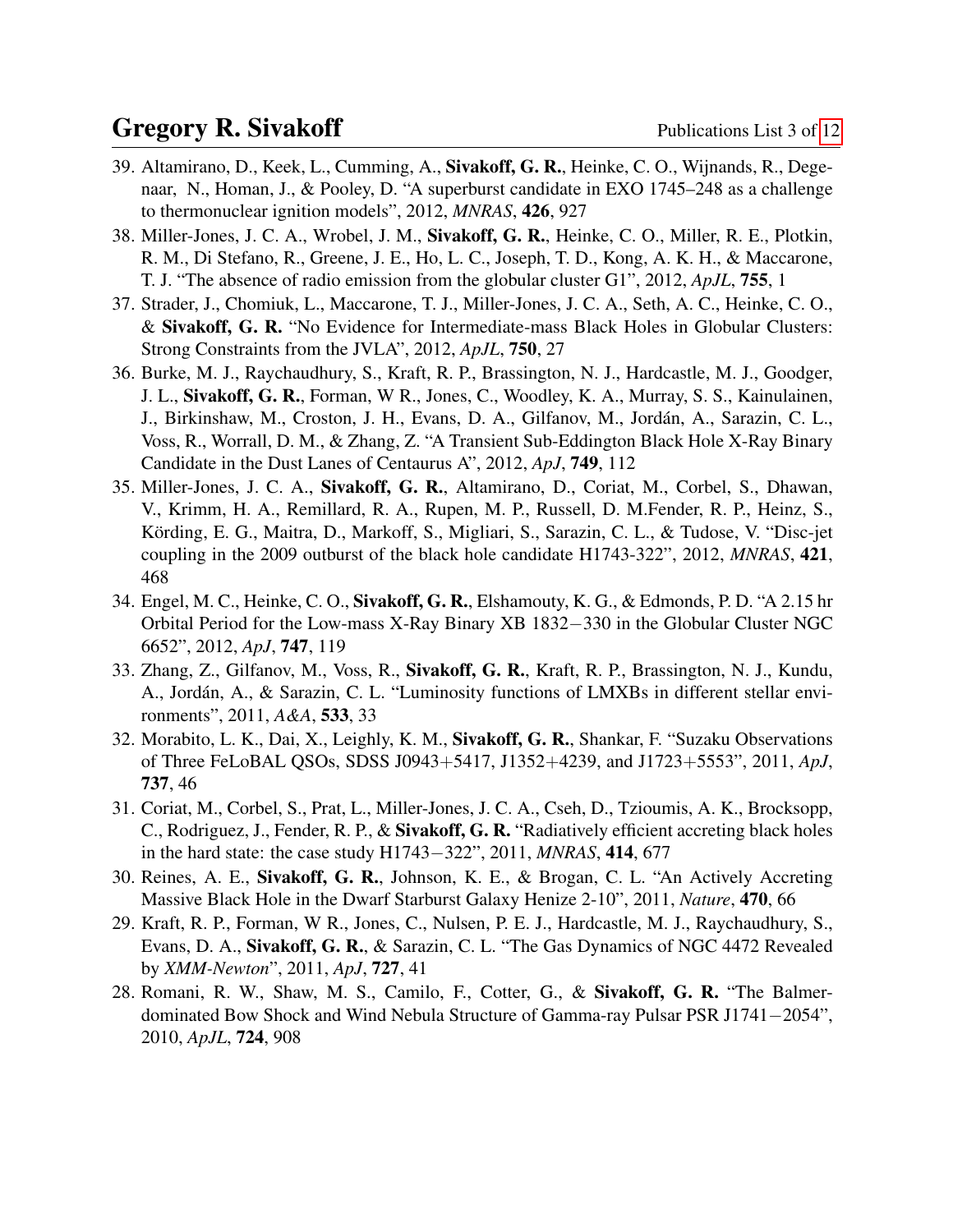- 27. Miller-Jones, J. C. A., Sivakoff, G. R., Altamirano, D., Tudose, V., Migliari, S., Dhawan, V., Fender, R. P., Garrett, M. A., Heinz, S., Körding, E. G., Krimm, H. A., Linares, M., Maitra, D., Markoff, S., Paragi, Z., Remillard, R. A., Rupen, M. P., Rushton, A., Russell, D. M.Sarazin, C. L., & Spencer, R. E. "Evolution of the radio - X-ray coupling throughout an entire outburst of Aquila X-1", 2010, *ApJL*, 716, 109
- 26. Shankar, F. , Sivakoff, G. R., Vestergaard, M., & Dai, X. "The relative growth of Optical and Radio Quasars in SDSS", 2010, *MNRAS*, 401, 1869
- 25. Goodger, J. L., Hardcastle, M. J., Croston, J. H., Kraft, R. P., Birkinshaw, M., Evans, D. A., Jordán, A., Nulsen, P. E. J., Sivakoff, G. R., Worrall, D. M., Brassington, N. J., Forman, W R., Gilfanov, M., Jones, C., Murray, S. S., Raychaudhury, S., Sarazin, C. L., Voss, R., & Woodley, K. A. "Long Term Monitoring of the Dynamics and Particle Acceleration of Knots in the Jet of Centaurus A", 2010, *ApJ*, 708, 675
- 24. Kim, D.-W., Fabbiano, G., Brassington, N. J., Fragos, T., Kalogera, V., Zezas, A., Jordan, A., ´ Sivakoff, G. R., Kundu, A., Zepf, S. E., Angelini, L., Davies, R. L., Gallagher, J. S., Juett, A. M., King, A. R., Pellegrini, S., Sarazin, C. L., & Trinchieri, G. "Comparing GC and Field LMXBs in Elliptical Galaxies with deep Chandra and Hubble data", 2009, *ApJ*, 703, 829
- 23. Voss, R., Gilfanov, M., Sivakoff, G. R., Kraft, R. P., Jordán, A., Raychaudhury, S., Birkinshaw, M., Brassington, N. J., Croston, J. H., Evans, D. A., Forman, W R., Hardcastle, M. J., Harris, W. E, Jones, C., Juett, A. M., Murray, S. S., Sarazin, C. L., Woodley, K. A., & Worrall, D. M. "Luminosity functions of LMXBs in Centaurus A: globular clusters versus the feld", 2009, *ApJ*, 701, 471
- 22. Martini, P., Sivakoff, G. R., & Mulchaey, J. S. "Strong Evidence for an X-ray AGN Butcher-Oemler Effect", 2009, *ApJ*, 701, 66
- 21. Croston, J. H., Kraft, R. P., Hardcastle, M. J., Birkinshaw, M., Worrall, D. M., Nulsen, P. E. J., Penna, R. F., Sivakoff, G. R., Jordán, A., Brassington, N. J., Evans, D. A., Forman, W R., Gilfanov, M., Goodger, J. L., Harris, W. E, Jones, C., Juett, A. M., Murray, S. S., Raychaudhury, S., Sarazin, C. L., Voss, R., & Woodley, K. A. "High-energy particle acceleration at the radio-lobe shock of Centaurus A", 2009, *MNRAS*, 395, 1999
- 20. Shankar, F., Dai, X., & Sivakoff, G.R. "Dependence of the Broad Absorption Line Quasar Fraction on Radio Luminosity", 2008, *ApJ*, 687, 859
- 19. Sivakoff, G. R., Martini, P., Zabludoff, A. I., Kelson, D. D., & Mulchaey, J. S. "Wide Field Chandra X-Ray Observations of AGN in Abell 85 & Abell 754", 2008, *ApJ*, 682, 803
- 18. Mathur, S., Sivakoff, G. R., Williams, R. J., & Nicastro, F. "On the Nature of the z=0 X-Ray Absorbers: I. Clues from an External Group", 2008, *ApSS*, 315, 93
- 17. Kraft, R. P., Hardcastle, M. J., Sivakoff, G. R., Jordan, A., Nulsen, P. E. J., Birkinshaw, M., ´ Forman, W R., Jones, C., Worrall, D. M., Croston, J. H., Evans, D. A., Raychaudhury, S., Murray, S. S., Brassington, N. J., Goodger, J. L., Harris, W. E, Juett, A. M., Sarazin, C. L., & Woodley, K. A. "Evidence for Non-Hydrostatic Gas Motions in the Hot ISM of Centaurus A", 2008, *ApJL*, 677, L97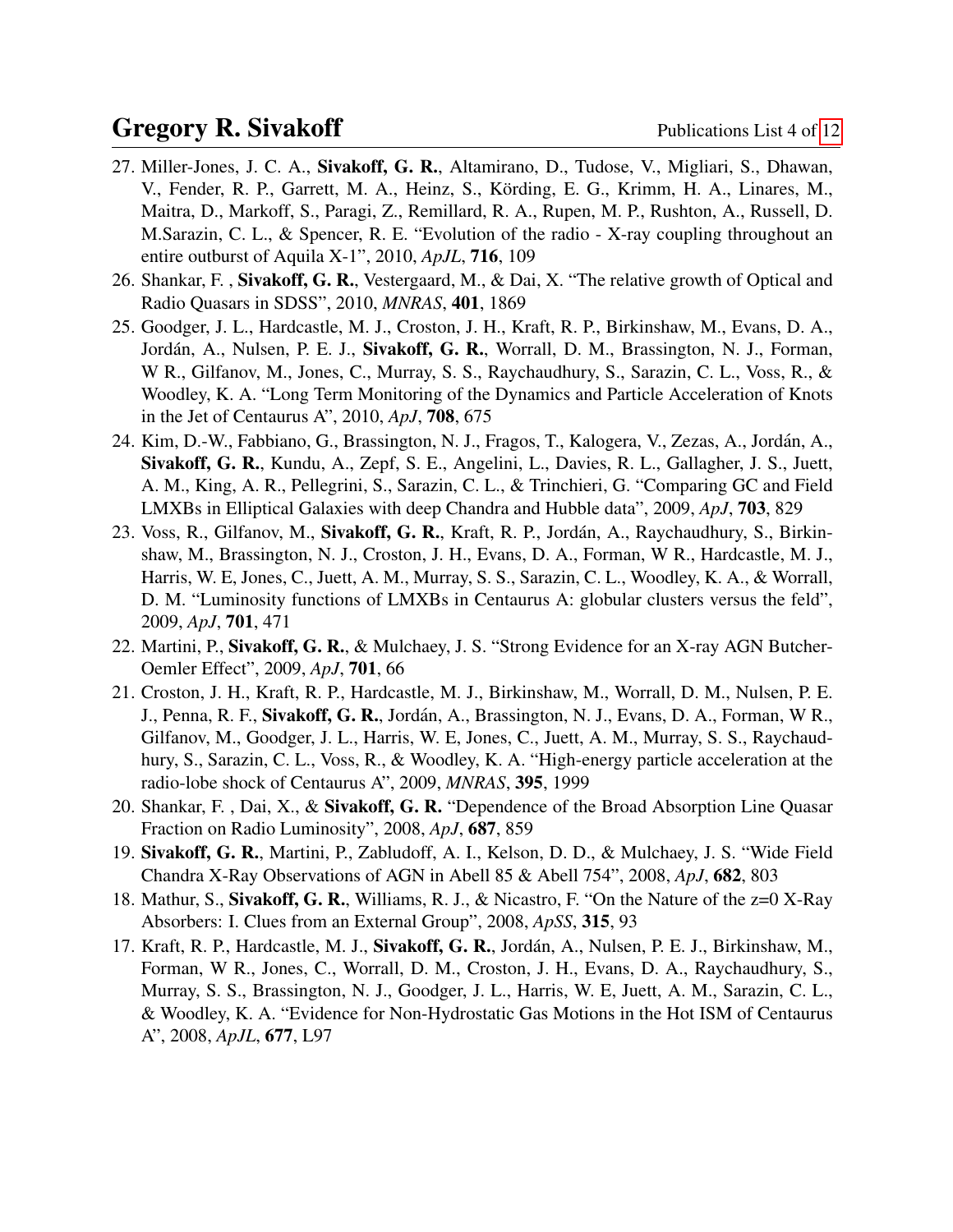- 16. Sivakoff, G. R., Kraft, R. P., Jordán, A., Juett, A. M., Evans, D. A., Sarazin, C. L., Birkinshaw, M., Brassington, N. J., Croston, J. H., Forman, W R., Hardcastle, M. J., Harris, W. E, Jones, C., Murray, S. S., Raychaudhury, S., Woodley, K. A., & Worrall, D. M. "A Transient Black-Hole Low-Mass X-ray Binary Candidate in Centaurus A", 2008, *ApJL*, 677, L27
- 15. Pepper, J., Stanek, K. Z., Pogge, R. W., Latham, D. W., DePoy, D. L., Siverd, R., Poindexter, S., & Sivakoff, G. R. "A Photometric Survey for Variables and Transits in the Field of Praesepe with KELT", 2008, *AJ*, 135, 907
- 14. Worrall, D. M., Birkinshaw, M., Kraft, R. P., Sivakoff, G. R., Jordán, A., Hardcastle, M. J., Brassington, N. J., Croston, J. H., Evans, D. A., Forman, W R., Harris, W. E, Jones, C., Juett, A. M., Murray, S. S., Nulsen, P. E. J., Raychaudhury, S., Sarazin, C. L., & Woodley, K. A. "Where Centaurus A Gets Its X-ray Knottiness", 2008, *ApJ*, 673, L135
- 13. Dai, X., Shankar, F. , & Sivakoff, G. R. "2MASS Reveals a Large Intrinsic Fraction of BALQ-SOs", 2008, *ApJ*, 672, 108
- 12. Jordán, A., Sivakoff, G. R., McLaughlin, D. E., Blakeslee, J. P., Evans, D. A., Kraft, R. P., Hardcastle, M. J., Peng, E. W., Côté, P., Croston, J. H., Juett, A. M., Minniti, D., Raychaudhury, S., Sarazin, C. L., Worrall, D. M., Harris, W. E, Woodley, K. A., Birkinshaw, M., Brassington, N. J., Forman, W R., Jones, C., & Murray, S. S. "Low-Mass X-ray Binaries and Globular Clusters in Centaurus A", 2007, *ApJL*, 671, L117
- 11. Hardcastle, M. J., Kraft, R. P., Sivakoff, G. R., Goodger, J. L., Croston, J. H., Jordan, A., ´ Evans, D. A., Worrall, D. M., Birkinshaw, M., Raychaudhury, S., Brassington, N. J., Forman, W R., Harris, W. E, Jones, C., Juett, A. M., Murray, S. S., Nulsen, P. E. J., Sarazin, C. L., & Woodley, K. A. "New Results on Particle Acceleration in the Centaurus A Jet and Counterjet from a Deep *Chandra* Observation", 2007, *ApJ*, 670, L81
- 10. Eastman, J., Martini, P., Sivakoff, G. R., Kelson, D. D., Mulchaey, J. S., & Tran, K.-V. "First Measurement of a Rapid Increase in the AGN Fraction in High-Redshift Clusters of Galaxies", 2007, *ApJ*, 664, L9
- 9. Sivakoff, G. R., Jordán, A., Sarazin, C. L., Blakeslee, J. P., Côté, P., Ferrarese, L., Juett, A. M., Mei, S. , & Peng, E. W. "The Low-Mass X-ray Binary and Globular Cluster Connection in Virgo Cluster Early-type Galaxies: Optical Properties", 2007, *ApJ*, 660, 1246
- 8. Fujita, Y., Sarazin, C. L., & Sivakoff, G. R. "Chandra Observations of A2670 and A2107: Galaxy Clusters with Large cD Peculiar Velocities", 2005, *PASJ*, 58, 131
- 7. Jordán, A., Côté, P., Blakeslee, J. P., Ferrarese, L., McLaughlin, D. E., Mei, S., Peng, E. W., Tonry, J. L., Merritt, D., Milosavljević, M., Sarazin, C. L., Sivakoff, G. R., & West, M. "The ACS Virgo Cluster Survey. X. Half-Light Radii of Globular Clusters in Early-Type Galaxies: Environmental Dependencies and a Standard Ruler for Distance Estimation", 2005, *ApJ*, 634, 1002
- 6. Sivakoff, G. R.& Saslaw, W. C. "The Galaxy Distribution Function from the 2MASS Survey", 2005, *ApJ*, 626, 795
- 5. Sivakoff, G. R., Sarazin, C. L., & Jordán, A. "Luminous X-ray Flares From Low-Mass X-ray Binary Candidates in the Elliptical Galaxy NGC 4697", 2005, *ApJ*, 624, L17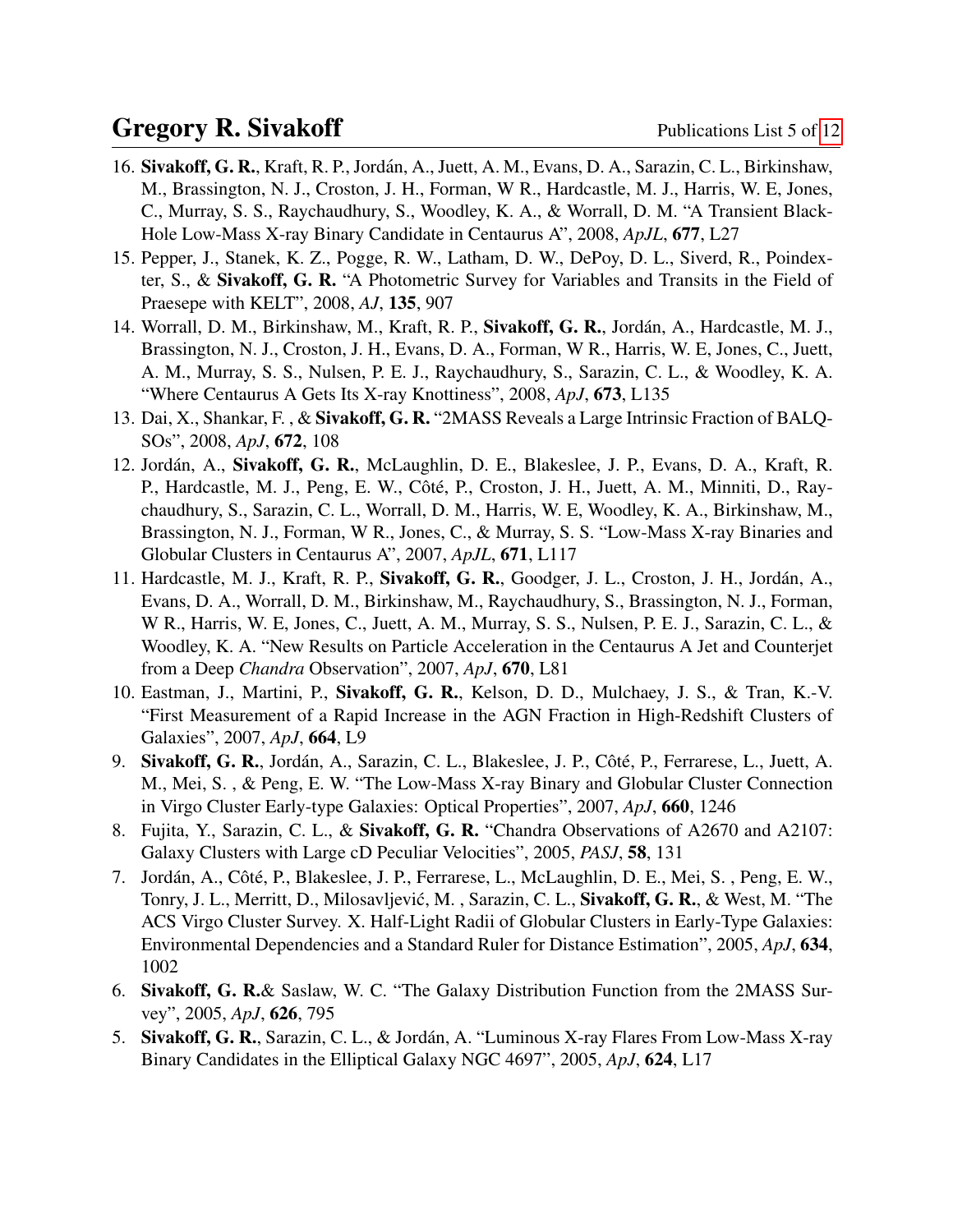- 4. Sivakoff, G. R., Sarazin, C. L., & Carlin, J. L. "Chandra Observations of Diffuse Gas and Luminous X-ray Sources Around the X-ray Bright Elliptical NGC 1600", 2004, *ApJ*, 617, 262
- 3. Sivakoff, G. R., Sarazin, C. L., & Irwin, J. A. "Chandra Observations of Low Mass X-ray Binaries and Diffuse Gas in the Early-Type Galaxies NGC 4365 and NGC 4382 (M85)", 2003, *ApJ*, 599, 218
- 2. Sarazin, C. L., Kundu, A., Irwin, J. A., Sivakoff, G. R., Blanton, E. L., & Randall, S. W. "Low Mass X-ray Binaries and Globular Clusters in Early-Type Galaxies", 2003, *ApJ*, 595, 743
- 1. Phillips, R. B., Sivakoff, G. R., Lonsdale, C. J., & Doeleman, S. S. "Coordinated Millimeter VLBI Array Observations of R Cassiopeiae: 86 GHz SiO Masers and Envelope Dynamics", 2001, *AJ*, 122, 2679

#### ASTRONOMICAL TELEGRAMS

- 30. Heinke, C. O., Sivakoff, G. R., Stanek, K. Z., & Holoien, T. W.-S. "Swift X-ray/UV observations of ASASSN-14ds / 1RXS J204455.9-115151", 2013, ATEL # 5594
- 30. Pawar, D., Altamirano, D., Sivakoff, G. R., Miller-Jones, J. C. A., Belloni, T. M., Maitra, D., Buxton, M., Homan, J., Russell, D. M., Lewis, F., Tomsick, J., Coriat, M., & Munoz-Darias, T. "Swift X-ray observations indicate that the 2013 outburst of GX 339-4 is probably ending", 2013, ATEL # 5594
- 29. Miller-Jones, J. C. A., Sivakoff, G. R., & Krimm, H. A. "VLA detection of radio emission from the new outburst of XTE J1908+094", 2013, ATEL # 5530
- 28. Miller-Jones, J. C. A., Russell, T. D., Sivakoff, G. R., & Curran, P. A. "Radio non-detection of MAXI J1828-249", 2013, ATEL # 5484
- 27. Bahramian, A., Heinke, C. O., Sivakoff, G. R., Altamirano, D., & Wijnands, R. "Swift/XRT associates X-ray brightening episode in M15 to a source in its core", 2013, ATEL # 5396
- 27. Bahramian, A., Heinke, C. O., & Sivakoff, G. R. "A new outburst from LMXB 1A 1744-361", 2013, ATEL # 5301
- 26. Miller-Jones, J. C. A., Sivakoff, G. R., Maccarone, T. J., Deller, A., Jonker, P., Nelemans, G. Tzioumis, T., Altamirano, D., Pawar, D., & Russell, D. M. "ATCA radio detection of GX 339-4 in the rising hard state", 2013, ATEL # 5285
- 25. Pawar, D., Altamirano, D., Sivakoff, G. R., Miller-Jones, J. C. A., Belloni, T. M., Buxton M., Maitra, D., Homan, J., Russell, D. M., Lewis, F., Tomsick, J., & Coriat, M. "Swift X-ray observations confirm outburst of GX 339-4", 2013, ATEL # 5252
- 24. Miller-Jones, J. C. A.& Sivakoff, G. R. "Radio emission detected from Aql X-1 following the recent state transition", 2013, ATEL # 5148
- 23. Bahramian, A., Heinke, C. O., Sivakoff, G. R., Wijnands, R., Altamirano, D., HomanJ, Pooley, D., & Gladstone, J. C. "No indication of X-ray activity in Terzan 1 from a short Swift/XRT observation", 2013, ATEL # 5116
- 22. Cohn, H. N., Lugger, P. M., Bogdanov, S., Heinke, C. O., Van Den Berg, M., & Sivakoff, G. R. "HST search of the region around IGR J18245-2452", 2013, ATEL # 5031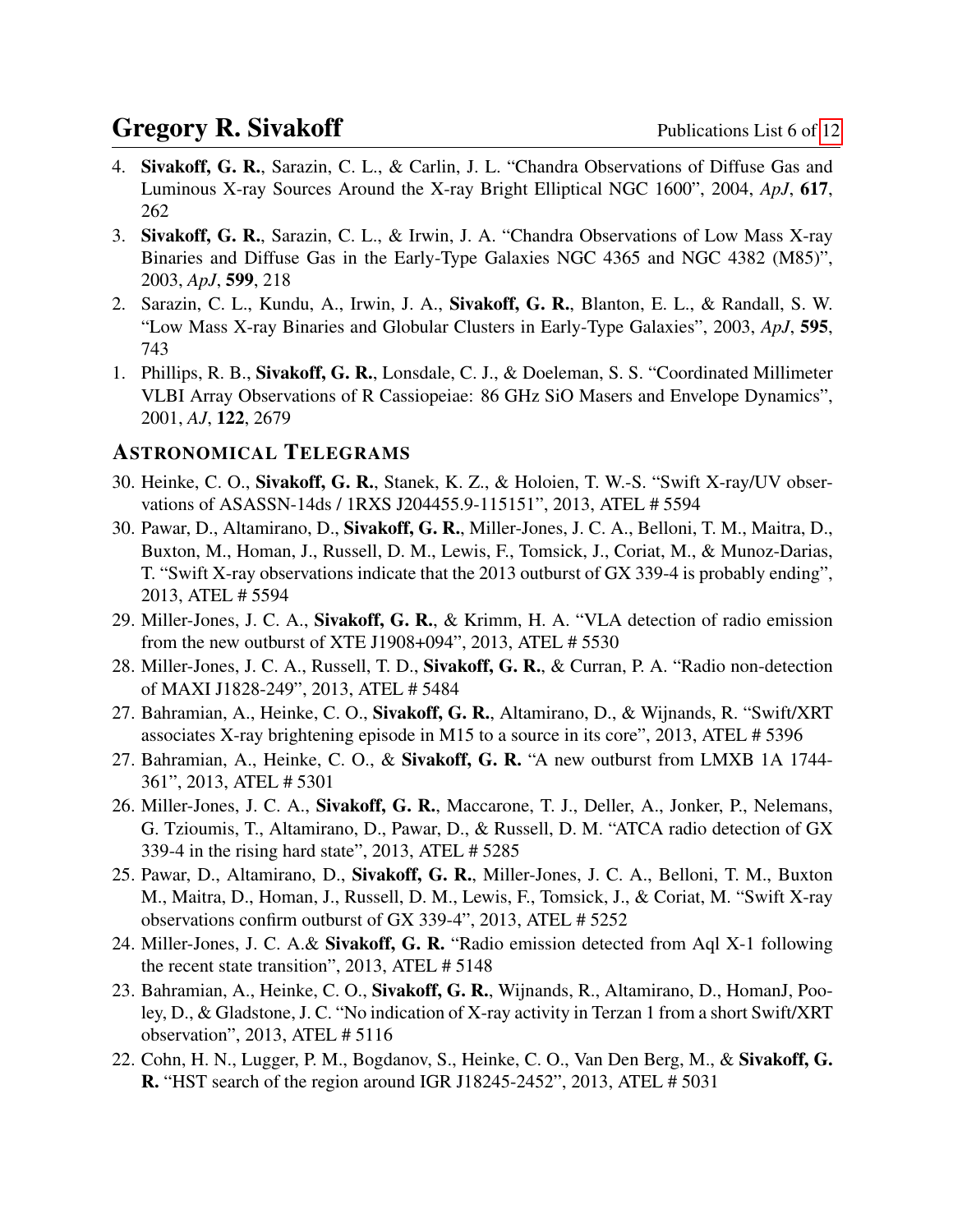- 21. Bahramian, A., Heinke, C. O., Altamirano, D., Sivakoff, G. R., Markwardt, C., Homan, J., & Pooley, D. "Swift/XRT detection and optical binary period of SSS130101:122222-311525", 2013, ATEL # 4915
- 20. Kuulkers, E., Page, K. L., Knigge, C., Marsh, T. R., Osborne, J. P., & Sivakoff, G. R. "Swift/XRT detection and optical binary period of SSS130101:122222-311525", 2013, ATEL # 4716
- 19. Marsh, T. R., Knigge, C., Pretorius, R., Miller-Jones, J. C. A., Körding, E. G., Sivakoff, G. R., Woudt, P., & Warner, B. "Spectroscopy of the Optical Transient SSS130101:122222-311525", 2013, ATEL # 4704/5
- 19. Russell, D. M.Lewis, F., Mundell, C. G., Tripp, A., Belloni, T. M., Curran, P. A., Krimm, H. A., Maitra, D., Miller-Jones, J. C. A., & Sivakoff, G. R. "Optical evolution of Swift J174510.8-262411 suggests the compact jet is fading, radio flare imminent?", 2012, ATEL # 4456
- 18. Miller-Jones, J. C. A.& Sivakoff, G. R. "Radio detection of Sw J1745-26 with the VLA", 2012, ATEL # 4394
- 17. Altamirano, D., Wijnands, R., Heinke, C. O., Sivakoff, G. R., & Pooley, D. "The new X-ray transient Swift J174805.3-244637 in Terzan 5 is a neutron star LMXB", 2012, ATEL # 4264
- 16. Heinke, C. O., Wijnands, R., Altamirano, D., Pooley, D.& Sivakoff, G. R. "Brightening and hardening of new X-ray transient in globular cluster Terzan 5", 2012, ATEL #4264
- 15. Wijnands, R., Altamirano, D., Heinke, C. O., Sivakoff, G. R., & Pooley, D. "A new X-ray transient in the globular cluster Terzan 5", 2012, ATEL # 4242
- 14. Pooley, D., Homan, J., Altamirano, D., Degenaar, N., Heinke, C. O., Lewin, W., Sivakoff, G. R., & Wijnands, R. "Chandra Identification of the 2011 Transient in Terzan 5: Same as the 2000 Transient", 2011, ATEL # 3743
- 14. Pooley, D., Homan, J., Altamirano, D., Degenaar, N., Heinke, C. O., Lewin, W., Sivakoff, G. R., & Wijnands, R. "Chandra Identification of the 2011 Transient in Terzan 5: Same as the 2000 Transient", 2011, ATEL # 3743
- 14. Pooley, D., Homan, J., Altamirano, D., Degenaar, N., Heinke, C. O., Lewin, W., Sivakoff, G. R., & Wijnands, R. "Chandra Identification of the 2011 Transient in Terzan 5: Same as the 2000 Transient", 2011, ATEL # 3743
- 13. Altamirano, D., Degenaar, N., Heinke, C. O., Homan, J., Pooley, D., Sivakoff, G. R., & Wijnands, R. "Swift and RXTE follow up observations of the transient currently active in the globular cluster Terzan 5", 2011, ATEL # 3720
- 12. Altamirano, D., Degenaar, N., Heinke, C. O., Homan, J., Pooley, D., Sivakoff, G. R., & Wijnands, R. "New X-ray transient outburst in Terzan 5", 2011, ATEL # 3714
- 11. Miller-Jones, J. C. A., Sivakoff, G. R., Rupen, M. P., & Altamirano, D. "EVLA radio detections of MAXI J1836-194 suggest it is a black hole X-ray binary", 2011, ATEL # 3628
- 10. Pooley, D., Homan, J., Heinke, C. O., Sivakoff, G. R., Altamirano, D., Maxwell, J. E., Cohn, H., & Lugger, P. "Chandra localisation of IGR J17361-4441 in the globular cluster NGC 6388", 2011, ATEL # 3627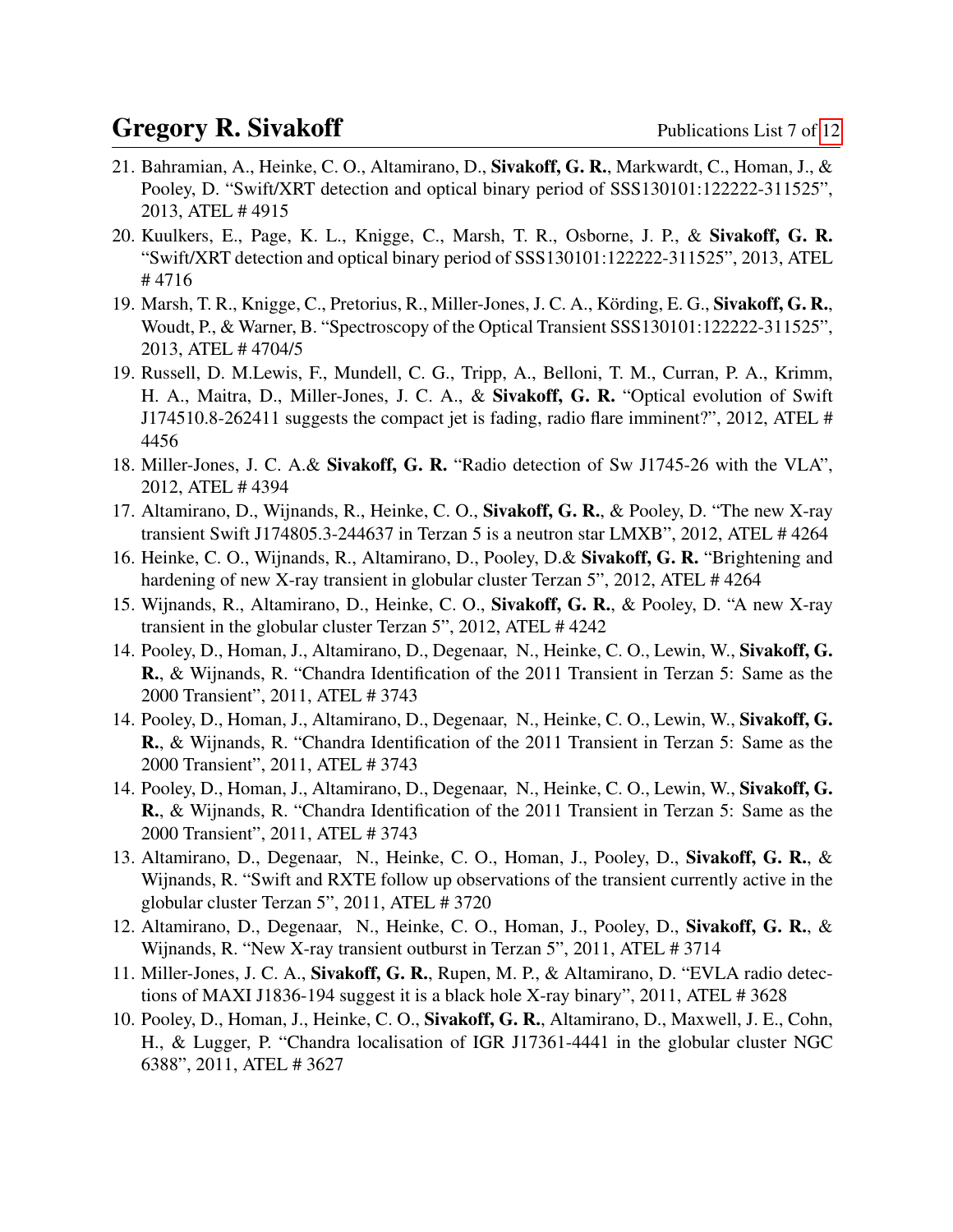- 9. Sivakoff, G. R., Heinke, C. O., Miller-Jones, J. C. A., Altamirano, D., Kuulkers, E., & Morii, M. "Chandra HRC confirms that M15 X-2 is the currently flaring source in M15", 2011, ATEL # 3393
- 8. Miller-Jones, J. C. A., Sivakoff, G. R., Heinke, C. O., Altamirano, D., Kuulkers, E., & Morii, M. "EVLA observations suggest that M15 X-2 is the currently flaring source in M15", 2011, ATEL # 3378
- 7. Miller-Jones, J. C. A., Tzioumis, A. K., Jonker, P. G., Sivakoff, G. R., Maccarone, T. J., & Nelemans, G. "ATCA radio observations of MAXI J1543-564", 2011, ATEL # 3364
- 6. Heinke, C. O., Sivakoff, G. R., Morii, M., & Kuulkers, E. "Swift/XRT measurement of position and X-ray spectrum of M15 X-ray binary", 2011, ATEL #3363
- 5. Sivakoff, G. R., Miller-Jones, J. C. A., & Krimm, H. A. "EVLA Radio Detection of Swift J1357.2-0933", 2011, ATEL #3147
- 4. Miller-Jones, J. C. A., Heinke, C. O., Sivakoff, G. R., Pooley, D., Homan, J., & Altamirano, D. "Radio follow-up of the ongoing transient event in NGC 6440", 2010, ATEL #2377
- 3. Sivakoff, G. R., Miller-Jones, J. C. A., Fox, O., Linares, M., Altamirano, D., Russell, D. M.& the JACPOT XRB collaboration "Aql X-1 transition towards the soft (banana) state accompanied by radio/NIR detection", 2009, ATEL #2302
- 2. Linares, M., Miller-Jones, J. C. A., Altamirano, D., Sivakoff, G. R., Maitra, D., Russell, D. M.Lewis. F., Markwardt, C., Remillard, R. A., & the JACPOT XRB collaboration "Aql X-1 back in outburst: multi-wavelength observations", 2009, ATEL #2288
- 1. Miller-Jones, J. C. A., Sivakoff, G. R., Migliari, S., Körding, E. G., Rupen, M. P., Remillard, R. A., Dhawan, V., Russell, D. M.Maitra, D., Fender, R. P., Markoff, S.,Heinz, S., Sarazin, C. L., & Maccarone, T. J. "Radio activity in H1743-322", 2009, ATEL #2062

#### PUBLISHED CONFERENCE PROCEEDINGS

- 14. Joseph, T. D., Maccarone, T. J., Kraft, R. P., Sivakoff, G. R., Shih, S., Kundu, A., & Zepf, S. E. "Direct Constraints on the Evolution of LMXBs from Deep Chandra and HST Observations of Nearby Early-Type Galaxies", 2014, [http://xmm.esac.esa.int/external/xmm](http://xmm.esac.esa.int/external/xmm_science/workshops/2014symposium/) science/workshops/2014symposium/, The X-ray Universe 2014, 93
- 13. Dai, X., Morabito, L. K., Shankar, F. , Sivakoff, G. R., & Leighly, K. M. "Large BALQSO Fractions Inferred from NIR and Radio Surveys: Implication to AGN and Feedback Models", 2012, ASP Conf. Ser. 460, AGN Winds in Charleston, 120
- 12. Haggard, Daryl & Sivakoff, G. R. "The Future of X-Ray Time-Domain Surveys", 2012, IAU Symposium 285, New Horizons in Time-Domain Astronomy, 199
- 11. Coriat, M., Corbel, S., Prat, L., Miller-Jones, J. C. A., Cseh, D.., Tzioumis, A. K., Brocksopp, C., Rodriguez, J., Fender, R. P., & Sivakoff, G. R. "Accretion-outflow connection in the outliers of the "universal" radio/X-ray correlation", 2011, IAU Symposium 275, Populations of High Energy Sources in Galaxies, 255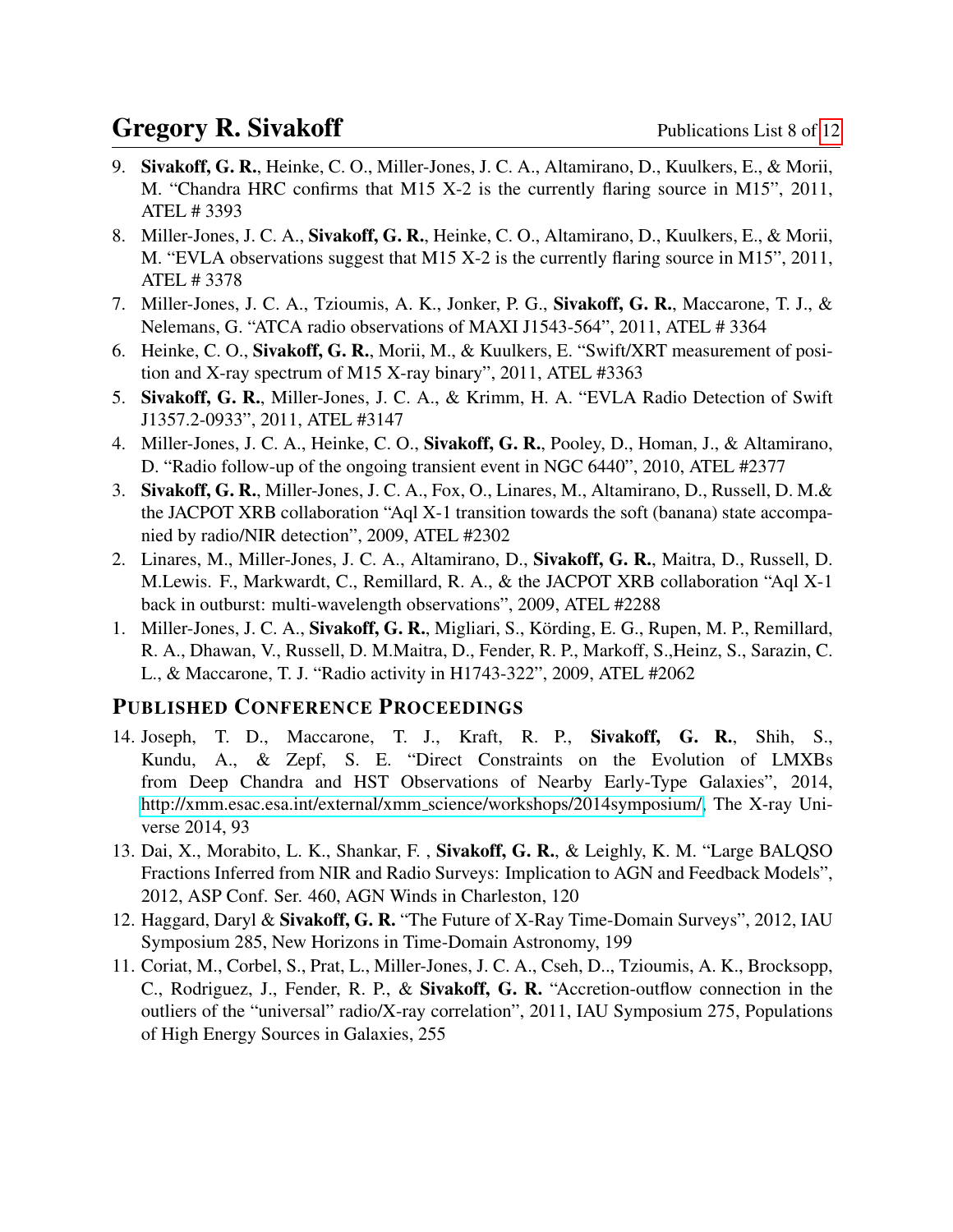- 10. Miller-Jones, J. C. A., Sivakoff, G. R., Altamirano, D., Körding, E. G., Krimm, H. A., Maitra, D., Remillard, R. A., Russell, D. M.Tudose, V., Dhawan, V., Fender, R. P.,Heinz, S., Markoff, S., Migliari, S., Rupen, M. P., & Sarazin, C. L. "Investigating accretion disk - radio jet coupling across the stellar mass scale", 2011, IAU Symposium 275, Populations of High Energy Sources in Galaxies, 224
- 9. Jordán, A., Sivakoff, G. R., Sarazin, C. L., Blakeslee, J. P., Blanton, E. L., Côté, P., Ferrarese, L., Irwin, J. A., Juett, A. M., Mei, S. , Peng, E. W., & West, M. "The Low-Mass X-Ray Binary Globular Cluster Connection in the ACS Virgo Cluster Survey", 2009, Eso Astrophysics Symposia, Globular Clusters - Guides to Galaxies, 305
- 8. Hardcastle, M. J., Kraft, R. P., Goodger, J. L., Croston, J. H., Sivakoff, G. R., Jordan, A., & ´ Evans, D. A. "Deep Chandra Observations of the Centaurus A Jet", 2008, ASP Conf. Ser. 386, Extragalactic Jets: Theory and Observation from Radio to Gamma Ray, 99
- 7. Sivakoff, G. R., Jordán, A., Juett, A. M., Sarazin, C. L., & Irwin, J. A. "Variable Low-Mass X-ray Binaries in Early-Type Galaxies", 2007, AIP Conference Proceedings Volume 1010, A Population Explosion: The Nature and Evolution of X-ray Binaries in Diverse Environments, 308
- 6. Sivakoff, G. R. "The Low Mass X-ray Binary Globular Connection in the HST ACS Virgo Cluster Survey", 2006, Virginia Space Grant Consortium, Student Research Conf., http://www.vsgc.odu.edu/conf06
- 5. Sarazin, C. L., Sivakoff, G. R., Juett, A. M., Jordán, A., & Côté, P. "Low Mass X-ray Binaries" and Globular Clusters in Early-Type Galaxies", 2006, ESA Publications, The X-ray Universe 2005, 409
- 4. Sivakoff, G. R., Jordán, A., Juett, A. M., Sarazin, C. L., & Irwin, J. A. "Multi-epoch Observations of LMXBs in Early-type Galaxies", 2005, IAU Symposium 230, Populations of High Energy Sources in Galaxies, 210
- 3. Sivakoff, G. R. "Deep Chandra & Hubble Observations of NGC 4697, the Nearest Optically Luminous, X-ray Faint Elliptical Galaxy", 2005, Virginia Space Grant Consortium, Student Research Conf., http://www.vsgc.odu.edu/conf05
- 2. Munoz, R., Carlin, J. L., Chatzikos, M., Hayes, A., Kanneganti, S., Mellon, R., Oishi, J., Park, C., Singhal, A., Sivakoff, G. R., Majewski, S. R., Skrutskie, M. F., & Sohn, S. "Tracing Galactic Metallicity Gradients With the 2MASS Point Source Catalog", 2004, ASP Conf. Ser. 317, Milky Way Surveys: The Structure and Evolution of our Galaxy, 283
- 1. Reiprich, T. H., Sarazin, C. L., Kempner, J. C., Skrutskie, M. F., Sivakoff, G. R., Boehringer, H., & Retzlaff, J. "Cosmic Structure Traced by Precision Measurements of the X-ray Brightest Galaxy Clusters in the Sky", 2003, AIP Conf. Proc. 666, The Emergence of Cosmic Structure, 319

#### WHITE PAPERS

1. Tilanus, R. P. J. & 167 other authors. "Future mmVLBI Research with ALMA: A European vision", 2014, arXiv:1406.4650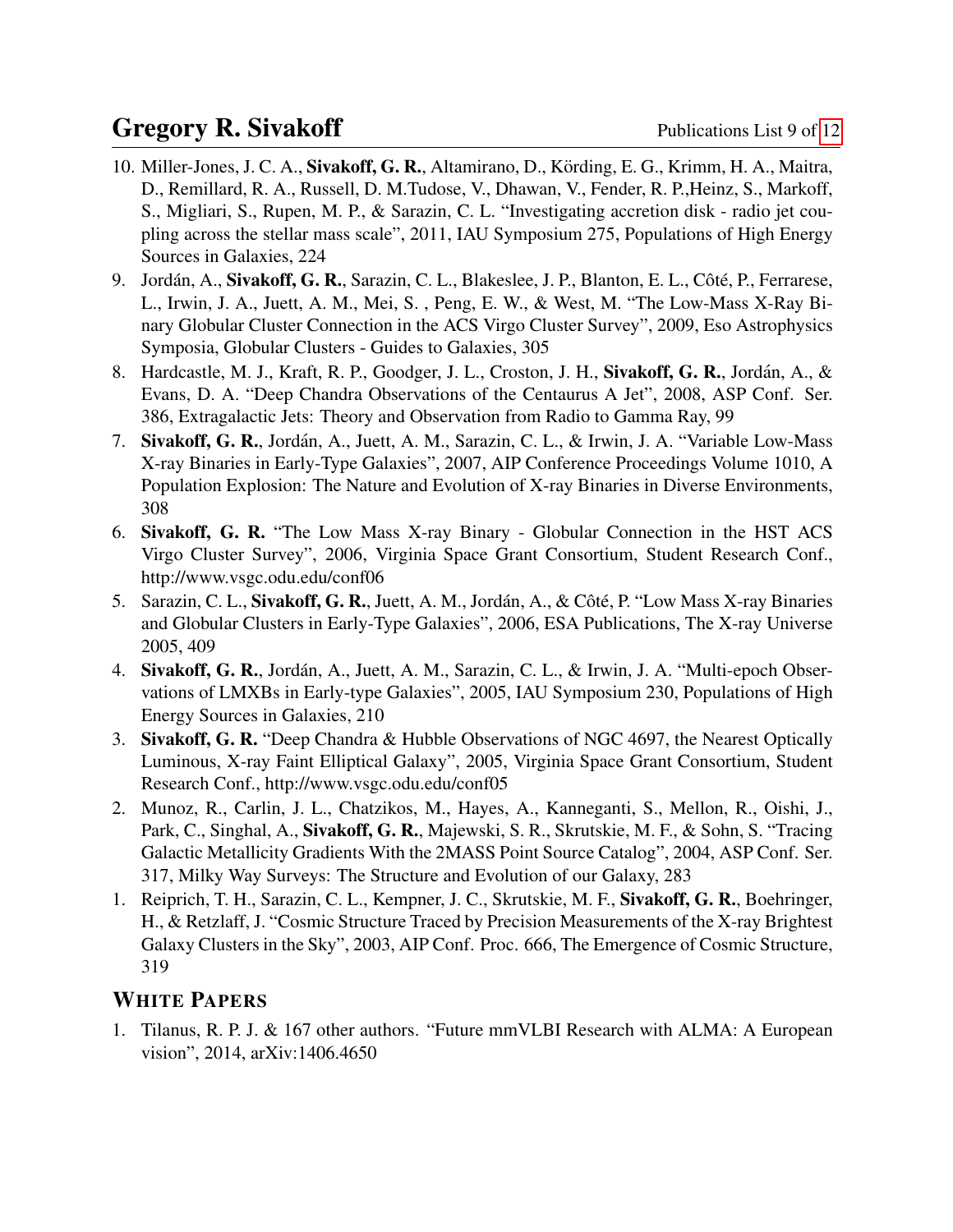#### POSTERS & UNPUBLISHED CONFERENCE PROCEEDINGS

- 37. Tetarenko, B., Sivakoff, G. R., Heinke, C. O., & Gladstone, J. C. "The Modern Black Hole X-Ray Binary Database: A Comprehensive All-Sky Observational Study", 2014, HEAD 14
- 36. Lehmer, B., Berkeley, M., Alexander, D. M., Basu-Zych, A., Bauer, F. E., Brandt, W. N., Fragos, T., Hornschemeier, A. E., Jenkins, L., Kalogera, V., Ptak, A., Sivakoff, G. R., G. R., Tzanavaris, P., Yukita, M., & Zezas, A. "Direct Constraints on the Evolution of LMXBs from Deep Chandra and HST Observations of Nearby Early-Type Galaxies", 2014, AAS 223
- 35. Krimm, H. A., Bloom, J. S., Markwardt, C., Miller-Jones, J. C. A., Gehrels, N., Kennea, J. A., Holland, S., Sivakoff, G. R., G. R.& the Swift/BAT Team "The Swift/BAT Hard X-ray Transient Monitor: A Status Report", 2013, HEAD 13
- 34. Joseph, T., Maccarone, T. J., Kraft, R. P., Sivakoff, G. R., & the NGC 4472 Chandra Large Proposal Team "Striking Variability from the Globular Cluster Black Hole XMMU 122939.7+075333", 2013, HEAD 13
- 33. Sokal, K. R., Johnson, K. E., Barcos-Munoz, L. D., Beaton, R., Borish, J., Crawford, S. B., Corby, J., Damke, G., Dean, J., Dorsey, G., Jackson, L., Liss, S., Oza, A., Peacock, S., Prager, B., Romero, C., Sivakoff, G. R., Walker, L., Whelan, D. G., & Zucker, C. "Dark Skies, Bright Kids! Year 4", 2013, AAS 221
- 33. Lin, D., Irwin, J., Wong, K., Romanowsky, A. J., Strader, J., & Sivakoff, G. R. "Deep Chandra Observations of NGC 3115: Properties of Point Sources", 2013, AAS 221
- 32. Hsu, Danley, Sarazin, C. L., Sivakoff, G. R., Jordán, A., & Irwin, J. A. "Chandra X-Ray Observations of Low Mass X-Ray Binary Candidates in S0 Galaxies", 2013, AAS 221
- 31. Hsu, D., Sarazin, C. L., Sivakoff, G. R., Jordan, A., & Irwin, J. A. "Chandra X-Ray Obser- ´ vations of Low Mass X-Ray Binary Candidates in S0 Galaxies", 2013, AAS 221
- 30. Beaton, R., Jackson, L., Carlberg, J., Johnson, K. E.., Marchand, R., Sivakoff, G. R., Czekala, I., Damke, G., Dean, J., Drosback, M., Gugliucci, N., Martinez, O., Wong, A., Zasowski, G., & Dark Skies, Bright Kids Team "Snapshots of the Universe: A Multi-Lingual Astronomy Art Book", 2012, AAS 220
- 29. Irwin, J. A., Wong, K., Strader, J., Romanowsky, A., Sivakoff, G. R., Yukita, M., Million, E., Su, Y., Mathews, W., Quataert, E., Brody, J., & Larsen, S. "The Chandra Legacy 1 Megasecond Observation of NGC3115", 2012, AAS 220
- 30. Sivakoff, G. R., Jackson, L., Carlberg, J., Beaton, Rachael, Johnson, K. E.., Marchand, R.,, Czekala, I., Damke, G., Dean, J., Drosback, M., Gugliucci, N., Martinez, O., Wong, A., Zasowski, G., & Dark Skies, Bright Kids Team "Snapshots of the Universe: A Multi-Lingual Astronomy Art Book", 2012, CASCA 2012
- 27. Sivakoff, G. R., Miller-Jones, J. C. A., Altamirano, D., Coriat, M., Corbel, S., Dhawan, V., Krimm, H. A., Remillard, R. A., Rupen, M. P., Russell, D. M. Fender, R. P., Heinz, S., Körding, E. G., Maitra, D., Markoff, S., Migliari, S., Sarazin, C. L., & Tudose, V. "Caught In The Act: Disc-jet Coupling In The 2009 Outburst Of The Black Hole Candidate H1743-322", 2012, AAS 219
- 26. Wrobel, J. M., Miller-Jones, J. C. A., Heinke, C. O., Sivakoff, G. R., Miller, R. E., Di Stefano, R., Kong, A. K. H., Greene, J. E., & Ho, L. C. "The Absence of Radio Emission from the Globular Cluster G1", 2012, AAS 219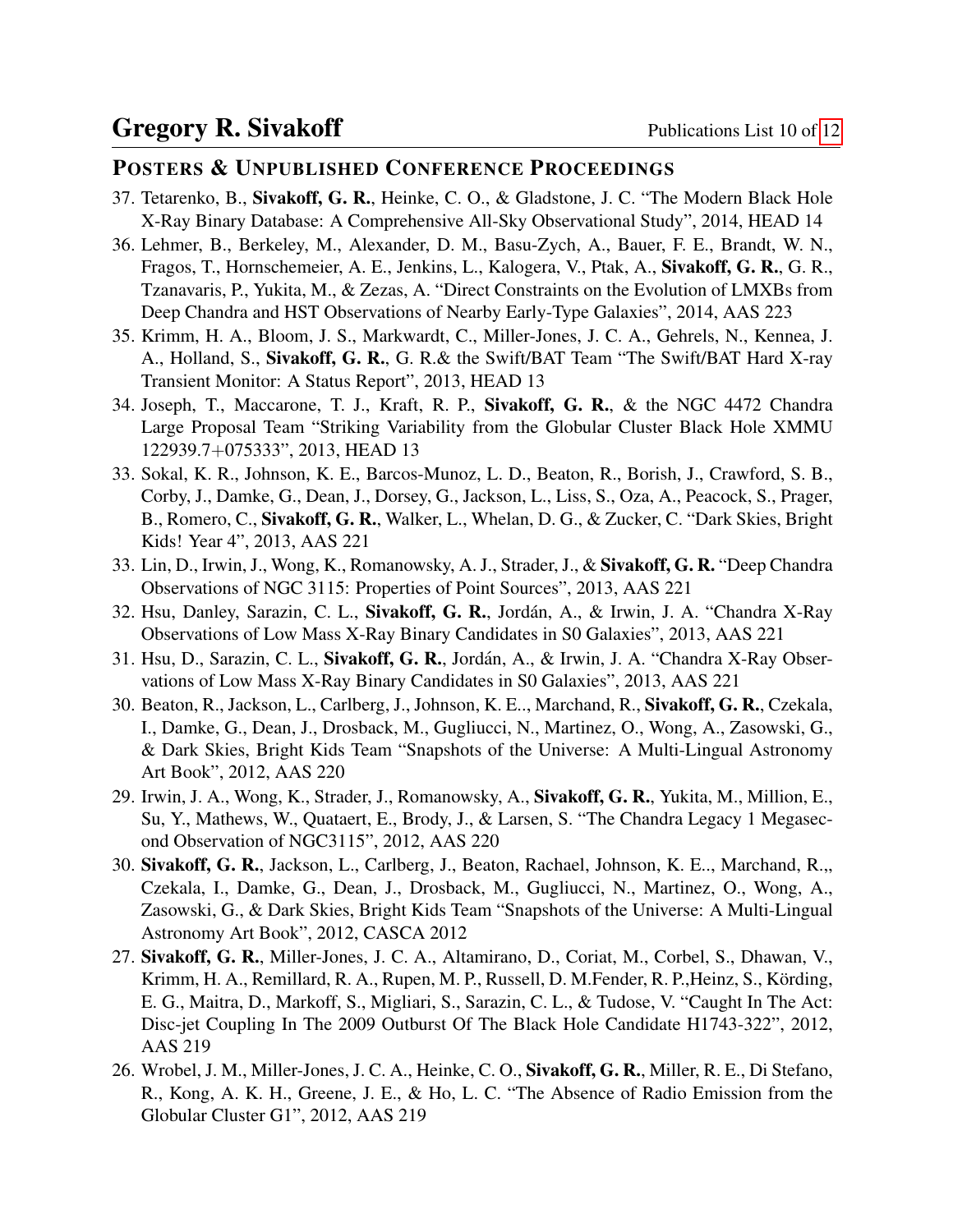- 25. Morabito, L. K., Dai, X., Leighly, K. M., Sivakoff, G. R., & Shankar, F. "X-ray Observations of Broad Absorption Line Quasars", 2012, AAS 219
- 24. Sivakoff, G. R.on behalf of the JACPOT XRB collaboration "Hitting the JACPOT: Probing the Coupling of Accretion Disks and Relativistic Jets in X-Ray Binaries", 2011, IAUS 285
- 23. Sivakoff, G. R., Camilo, F., de Luca, A., Johnson, R. P., Marelli, M., Ransom, S., Ray, P., Romani, R. W., Sarazin, C. L., & Saz Parkinson, P. "Discovering d'Artagnan", 2011, AAS HEAD 12
- 22. Zhang, Z., Gilfanov, M., Voss, R., Sivakoff, G. R., Kraft, R. P., Brassington, N. J., Kundu, A., Jordán, A., & Sarazin, C. L. "Luminosity functions of LMXBs in different stellar environments", 2011, The X-ray Universe 2011
- 21. Kraft, R. P., Forman, W R., Jones, C., Nulsen, P. E. J., Randall, S. W., Evans, D. A., Hardcastle, M. J., Sarazin, C. L., & Sivakoff, G. R., Raychaudhury, S. "Deep Chandra and XMM-Newton Observations of NGC 4472", 2011, The X-ray Universe 2011
- 20. Krimm, H. A., Bloom, J., Gehrels, N., Holland, S. T., Kennea, J. A., Markwardt, C. B., Miller-Jones, J. C. A., & Sivakoff, G. R. "Discovery And Multi-wavelength Observations Of The New X-ray Transient Source Swift J1357.2-0933", 2011, AAS 218
- 19. Carlberg, J. K., Johnson, K. E.., Lynch, R., Walker, L., Beaton, R., Corby, J., de Messieres, G., Drosback, M., Gugliucci, N., Jackson, L., Kingery, A., Layman, S., Murphy, E., Richardson, W., Ries, P., Romero, C., Sivakoff, G. R., Sokal, K., Trammell, G., Whelan, D., Yang, A., & Zasowski, G. "Dark Skies, Bright Kids: Year 2", 2011, AAS 217
- 18. Reis, P., Johnson, K. E.., Zasowski, G., Beaton, R., Carlberg, J., Czekala, I., de Messieres, G., Drosback, M., Gugliucci, N., Jackson, L., Lynch, R., Romero, C., Sivakoff, G. R., Whelan, D. & Wong, A. ""Dark Skies, Bright Kids" - First Year of Outreach in Rural Virginia", 2010, AAS DPS 42
- 17. Sivakoff, G. R., Gilli, R., Brandt, W. N., Hickox, R. C., Murray, S. S., Ptak, A.& the Wide Field X-Ray Telescope Team "Understanding The Growth And Evolution Of Super Massive Black Holes With The Wide Field X-ray Telescope", 2010, AAS 215
- 16. Zasowski, G., Johnson, K. E.., Beaton, R., Carlberg, J., Czekala, I., de Messieres, G., Drosback, M., Filipetti, C., Gugliucci, N., Hoeft, A., Jackson, L., Lynch, R., Romero, C., Sivakoff, G. R., Whelan, D. & Wong, A. ""Dark Skies, Bright Kids" – Astronomy Education and Outreach in Rural Virginia", 2010, AAS 215
- 15. Sivakoff, G. R.& the the Centaurus A Very Large Project Team "A Deep X-ray Study of Xray Binaries in Centaurus A: Soft X-ray Transients Revealed", 2009, Chandra's First Decade of Discovery 197
- 14. Kraft, R. P., Forman, W R., Jones, C., Nulsen, P. E. J., Hardcastle, M. J., Evans, D. A., Raychaudhury, S., Sivakoff, G. R., Sarazin, C. L., & Murray, S. S. "An X-ray Study of the Nearby Massive Early-Type Galaxy NGC 4472", 2009, Chandra's First Decade of Discovery 134